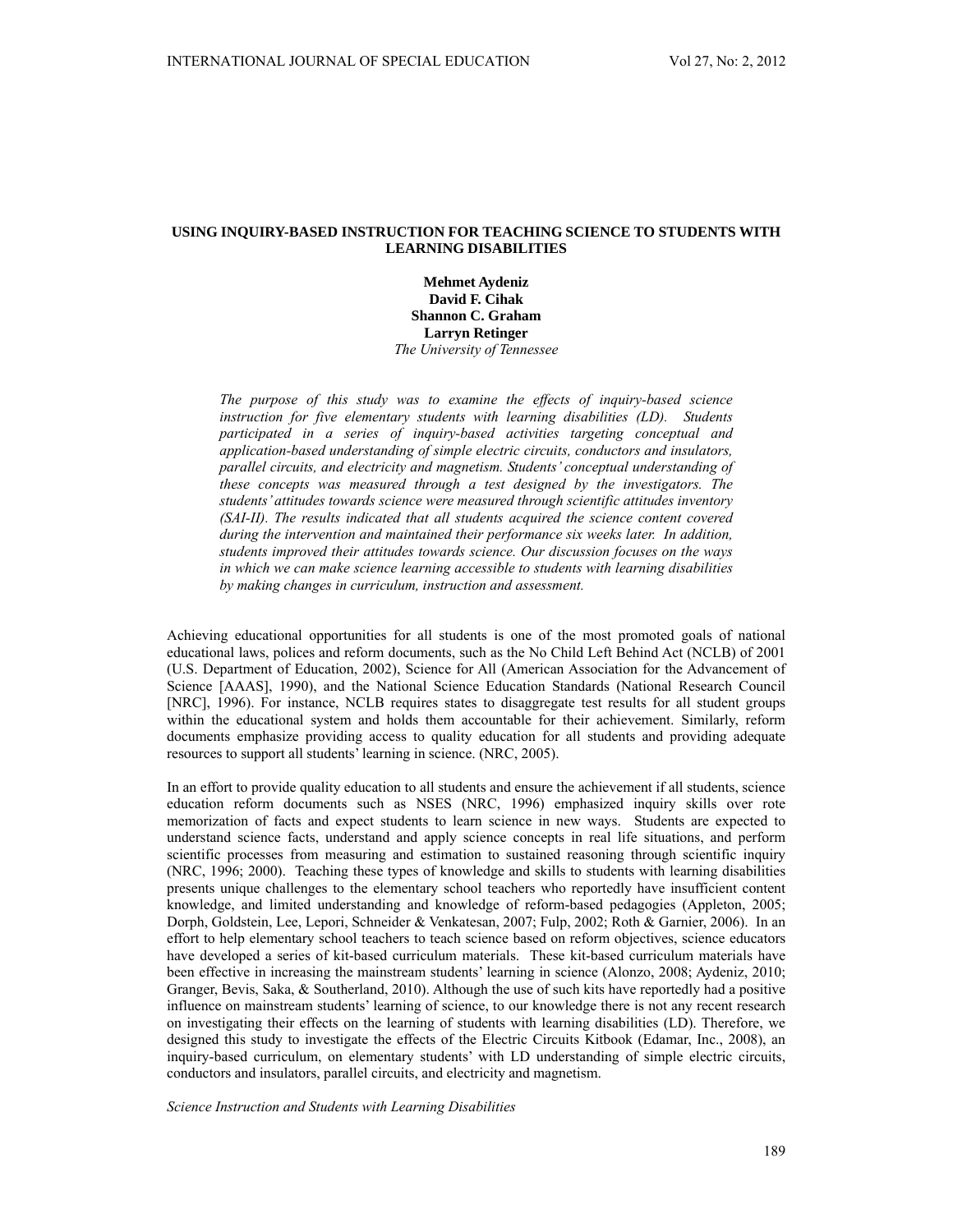An extensive review of the literature by Miller (1999) indicated that there have been few studies of students with learning disabilities. The result of previous studies show that students with LD typically perform lower in science compared to their peers and express doubts about their capacity to perform successfully in science courses (Carlisle & Chang, 1996). The existing literature suggests general reasons why students with LD often struggle in science courses. Among these reasons are that: (1) most standard science activities fail to provide accommodations for students with LD (Ormsbee  $\&$  Finson, 2000), (2) comprehension of content presented in science textbooks is difficult for students with LD due to deficits in reading ability (Horton, Lovitt, & Bergerud, 1990), and (3) the volume of new vocabulary and terminology in science textbooks is problematic for students with LD (Mastropieri & Scruggs, 1993). Additionally, students with LD may not be given enough time or appropriate scaffolding needed for them to process the scientific information presented in the classroom. Finally, students with LD may not be given the opportunity to engage in guided inquiry activities that may help them to acquire the knowledge and skills promoted by curriculum (AAAS, 1993; NRC, 1996; Ormsbee, & Finson, 2000; Steele, 2005).

Limited attention to the learning of students with LD in science at the elementary level is likely to perpetuate failure in science courses at the middle and high school. If students' learning needs in science classrooms are not addressed at the elementary school, they will not have sufficient background knowledge to acquire the cognitive complexity of learning tasks presented in more advanced middle and high school science courses (Donovan & Bransford, 2005). Moreover, if students with LD are not provided opportunities to learn scientific concepts in a meaningful manner, they may develop negative attitudes towards learning science that they are expected to learn later in their academic lives. Given the fact that more than 60% of the students with an Individualized Educational Plan (IEP) take the same standardized test as their general education peers with or without accommodations (Thurlow, Moen, & Altman, 2006), the combined effects of attitude and limited prior knowledge may leave these students behind in life and defy the prominent equity goals of the NCLB and Science for All (AAAS, 1990). Kurz, Elliot, Wehby and Smithson (2009) suggested, *By virtue of being administered the same assessments, students with disabilities have to be afforded the same opportunity to learn the content they are expected to know on these tests* (p. 3). In order for students with LD to be fairly assessed they must receive equitable instruction. Providing equitable instruction will require teachers to develop understanding about the learning needs of students with LD and acquire knowledge and skills to use curriculum materials and instructional strategies that hold promise to be effective for students with LD.

# *Responsive Science Instruction for Students with Learning Disabilities*

A number of specific interventions have been developed and examined to address barriers to science content learning for LD including: (1) reading comprehension strategies (Bakken, Mastropieri, & Scruggs, 1997; Scruggs & Mastropieri, 1993), (2) textbook adaptations and study guides (Horton et al., 1990), (3) mnemonic strategies (Mastropieri, Scruggs, & Levin, 1985), (4) review activities (Maheady, Michielli-Pendl, Mallette, & Harper, 2002), (5) advanced organizers (Lenz, Alley, & Schumaker, 1987) and (6) peer tutoring (Fuchs & Fuchs, 2001). Mastropieri and Scruggs (1992) recommended that study guides and text adaptations demonstrate positive effects on students' learning, behavior, and motivation. Mnemonic strategies have also been helpful in learning the technical language of science and activitiesbased science curricula were effective for conceptual understanding.

It has been documented that inquiry-based activities increase LD students' understanding and retainment of science concepts more than their peers who learn from text-based or lecture-based approaches (Holahan & DeLuca, 1993; Mastropieri & Scruggs, 1993; 1994). Bredderman (1983) found that the selfdiscovery component of science curriculum led to higher retention rates. In addition, he found that, *more activity-process-based approaches to teaching science result in gains over traditional methods in a wide range of student outcome areas…* including students with LD. (p. 513). Dalton, Morocco, Tivnan and Mead (1997) stated, *students with LD in activities-oriented learning approach scored higher on immediate and delayed recall tests and reported a strong preference for this kind of learning in terms of enjoyment, interest, and competence* (p. 671). Additionally, engaging students with LD in science learning through hands-on, inquiry-based activities may help address students' misconceptions about the scientific concepts, assist them to acquire skills for the processes of science, and help them develop positive attitudes for learning, and for science itself (Dalton et al., 1997; Mastropieri & Scruggs, 1997; Mastropieri, Scruggs, & Magnusen, 1999; Scruggs & Mastropieri, 2007). However, the impact of kitbased curriculum on LD students' conceptual understanding of simple electric circuits has not been investigated.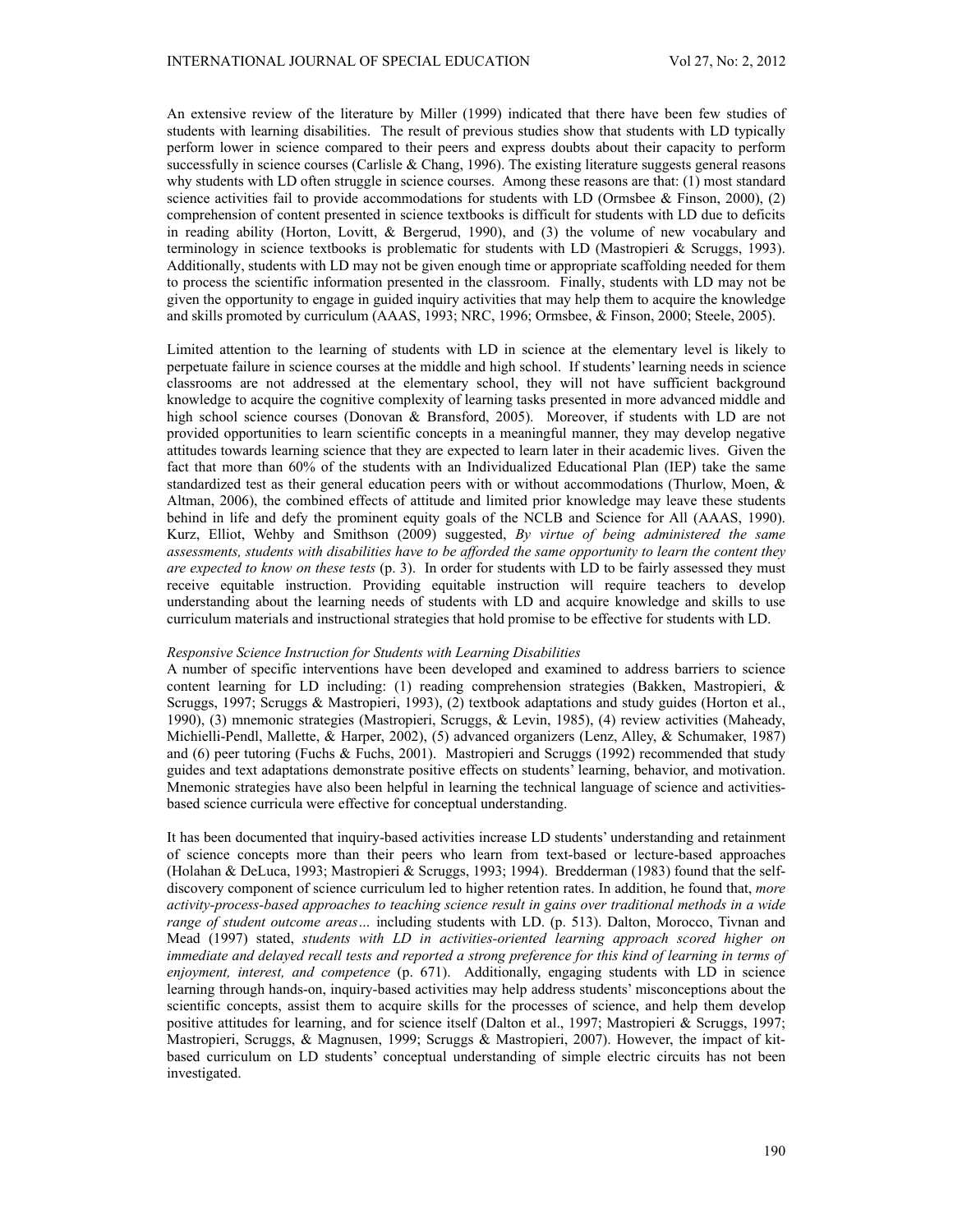The purpose of this study, therefore, was to investigate the effects of the Electric Circuits Kitbook, an inquiry-based curriculum, on elementary students' with LD understanding of simple electric circuits, magnetism and electricity and their attitudes towards science. Specifically, we were interested in answering the following questions: 1) what are the effects of this inquiry-based curriculum on students' conceptual and application-based understanding of simple electric circuits? and 2) what are the students' attitudes towards science and scientific attitudes before and after participating in inquiry-based activities?

# **Methods**

# *Participants and Setting*

This study took place at an elementary school in the southeastern part of the United States. The school serves a predominantly white student population (94.2%). A significant number of students qualify for free and reduced lunch. More precisely, 75.7% of the students are considered to be economically disadvantaged.

Five students, Adam, Beth, Chris, David and Evia were selected to participate based on the following: (a) elementary school enrollment, (b) qualifications for LD services under state and federal regulations, (c) did not receive previous instruction regarding simple electric circuits, (d) parental permission, and (e) student agreement to participate. Specific student characteristics are presented in Table 1. All students received special educational services for a specific learning disability in reading. Chris and Evia also received services for a specific learning disability in mathematics. In addition, the classroom teacher reported that all students were reading at least two grade-levels below their peers without learning disabilities. Adam, Beth and David received 15 hours of special education services weekly. Chris and Evia received 20 hours of special education services weekly. All students received 50 min of educational services in a special education classroom daily for study skills. All phases of this study occurred in the students' resource classroom during study skills.

The students' classroom teacher implemented all phases of this study. The teacher was dually certified to teach both special education and K-6 elementary education. The teacher had five years of teaching experience and a master's degree in special education. The special education teacher had completed a science methods course during her teacher education program and had participated in a learning activity that focused on enhancing pre-service elementary teacher's content and pedagogical content knowledge.

| Table 1. Student Characteristics |      |       |             |            |           |            |            |
|----------------------------------|------|-------|-------------|------------|-----------|------------|------------|
| Students                         | Age  | Grade | <b>FSIQ</b> | Reading    | Spellingb | Math       | <b>SLD</b> |
|                                  |      |       |             | Compositeb |           | Compositeb |            |
| Adam                             | 11.2 |       | 95          | 65         | 68        | 83         | Reading    |
| Beth                             | 12.1 |       | 105         | 79         | 80        | 91         | Reading    |
| Chris                            | 10.9 | 4     | 95          | 57         | 59        | 51         | Reading,   |
|                                  |      |       |             |            |           |            | Math       |
| David                            | 9.2  | 4     | 92          | 62         | 67        | 85         | Reading    |
| Evia                             | 11.5 |       | 91          | 60         | 58        | 55         | Reading,   |
|                                  |      |       |             |            |           |            | Math       |

**Table 1. Student Characteristics** 

*Note.* FSIQ = full scale intelligence quotient;  $SLD$  = specific learning disability.  $=$  Wechsler Intelligence for Children ( $3<sup>rd</sup>$  ed.).  $<sup>b</sup>$  = **Wide Range Achievement Test-Revised.**</sup>

#### *Materials*

The Electric Circuits KitBook, supporting activities, and quizzes were used in this study. The Electric Circuits KitBook is a self-contained, hands-on curriculum that targets nine different learning activities. However, only four scientific concepts were targeted for this study since students had difficulty understanding and applying these concepts and these concepts correlated directly to the state science curriculum standards which included: (a) simple circuits, (b) conductors and insulators, (c) parallel circuits, and (d) electricity and magnetism. Materials needed to conduct all experiments were included in the booklet including jumper wires with alligator tips, lamp, fixed switch, slide switch, buzzer, lamp, motor color wheel, momentary (push) switch, and batteries. Quizzes covered conceptual-based and application-based problems targeting the four concepts. The simple circuit quiz consisted of five conceptual-based and nine application-based problems for a total of 14 items. The conductor and insulator quiz consisted of seven conceptual-based and six application-based problems for a total of 13 items. The series and parallel circuits quiz consisted of six conceptual-based and six application-based problems for a total of 12 items. The electromagnetism quiz consisted of ten conceptual-based and five application-based problems for a total of 15 items. Appendix A lists sample questions from quizzes. In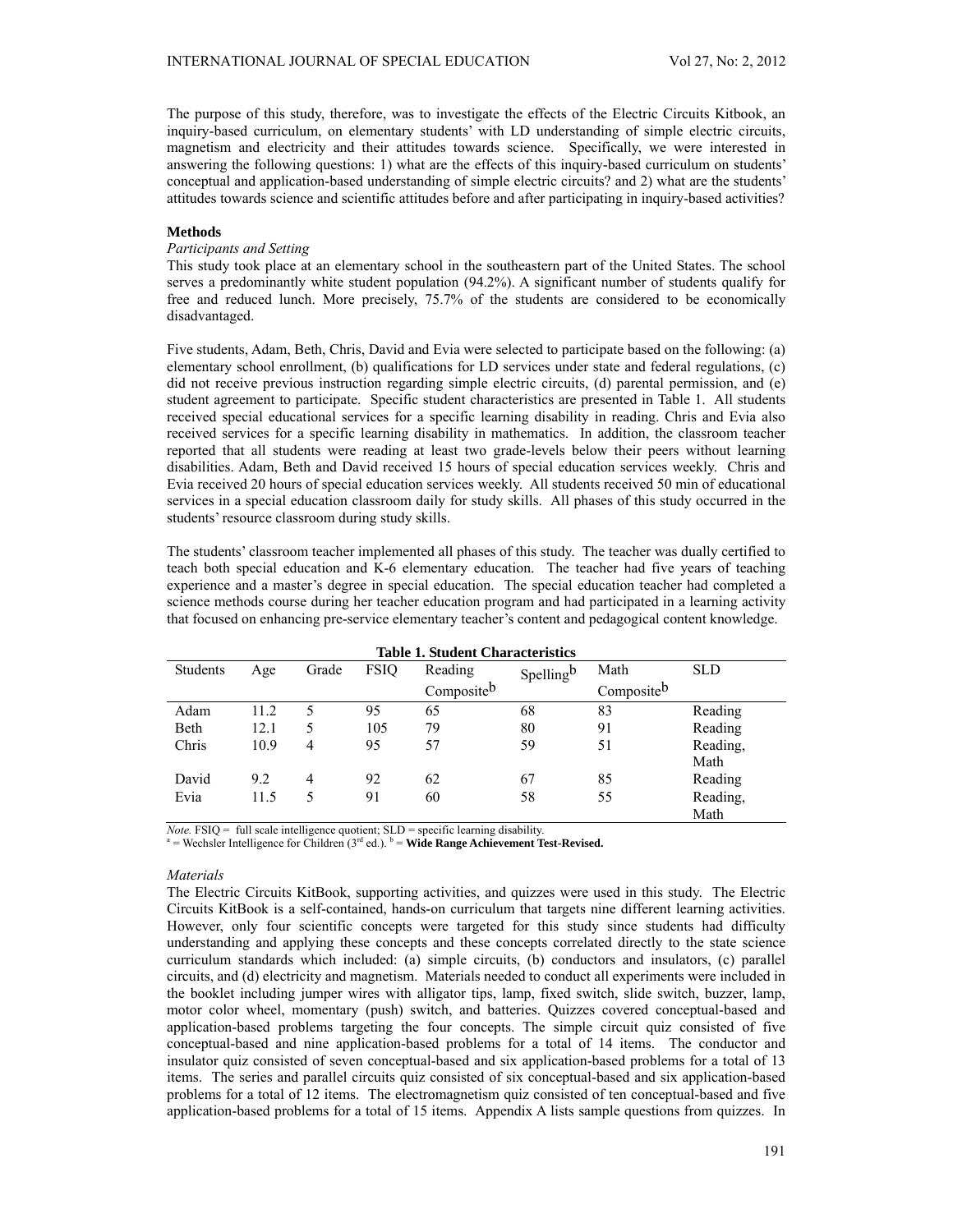addition, the Scientific Attitudes Inventory SAI-II (Moore & Foy, 1997) was used to assess students' attitudes towards science.

#### *Data Collection and Design*

Students were presented a daily quiz at the beginning of each class. Permanent product recording procedures were used to collect data for each session. A session was defined as one 50-minute class. At the start of each class or session, students had 20 minutes to complete each quiz. The number of problems completed correctly was divided by the total number of problems presented (i.e., 12, 13, 14, 15) to calculate the student's percentage of problems solved correctly for each session. For each skill, quizzes incorporated similar but different conceptual and application problems. Problems were semirandomly assigned to quizzes and no quiz was presented more than once.

A multiple-probe design across behaviors (Barlow & Hersen, 1984) or science skills with a maintenance phase was used to determine the efficacy of the circuit kitbook for the acquisition and maintenance of science skills. The staggered introduction of the intervention within a multiple-probe design allows demonstration of the experimental effects not only within each data series, but also across data series at the staggered times of intervention. As the student reached criterion to move to the maintenance phase, the use of the circuit kitbook began with the next concept and so forth.

# *Procedures*

*Baseline.* At the start of each session, students were given a quiz to solve conceptual-based and application-based problems targeting simple electric circuits. Each quiz targeted one of the specific skills. Students were prompted to *try your best* and no additional instructions, prompts, or feedback were provided. The teacher administered quizzes until students achieved a stable baseline for a minimum of five sessions. Science teachers did not introduce or teach these science skills during the course of this study.

*Electric Circuit Kitbook.* During the intervention, each student was provided an Electric Circuits KitBook and worked in either a group of two or three students. The teacher grouped students in a semirandom order to ensure that groups were composed of different students daily and that each group consisted of at least one student who was progressing proficiently, based on quiz scores, to serve as a potential group tutor. The teacher started each lesson with an overview of vocabulary, questioning student's prior knowledge, and making connections between the content of the lesson and student's everyday life experiences with electricity. For example, the teacher said, *Can you identify devices that have simple circuits in this room?* The teacher also read aloud all content information and directions in the kitbook. Afterwards, the teacher instructed the students to perform the corresponding experiments. Table 2 lists sample experiments for each skill. All students continued to practice solving the simple circuit experiments and problems until they performed 100% on at least two of three quizzes. After reaching criterion, the teacher introduced conductors and insulator experiments and problems to the students. Similarly, the teacher grouped the students, reviewed vocabulary, questioned student's prior knowledge, and made connections between the content of the lesson and the student's experience with electricity. Then, students experimented and practiced solving conceptual and application-based problems targeting conductors and insulator. Likewise, after reaching criterion, the teacher introduced series and parallel circuits, and lastly conceptual and application-based problems and experiments targeting electromagnetism knowledge.

| <b>Table 2. Experiment Examples</b> |                                                                                                                                                                                   |  |  |  |  |  |
|-------------------------------------|-----------------------------------------------------------------------------------------------------------------------------------------------------------------------------------|--|--|--|--|--|
| <b>Skills</b>                       | Learning Activities/Experiments                                                                                                                                                   |  |  |  |  |  |
| Simple circuits                     | Students constructed two simple circuits to light a bulb and to play a buzzer.                                                                                                    |  |  |  |  |  |
| Conductors<br>and<br>insulators     | Students were challenged to test five materials and identify electrical<br>conductors and insulators through experimentation.                                                     |  |  |  |  |  |
| Parallel circuits                   | Students were challenged to construct and identify parallel circuits with<br>multiple paths. They were also challenged to trace the current path in complex<br>parallel circuits. |  |  |  |  |  |
| Electromagnetism                    | Students were challenged to describe how an electromagnet works, construct a<br>working electromagnet and discuss the useful applications of electromagnets.                      |  |  |  |  |  |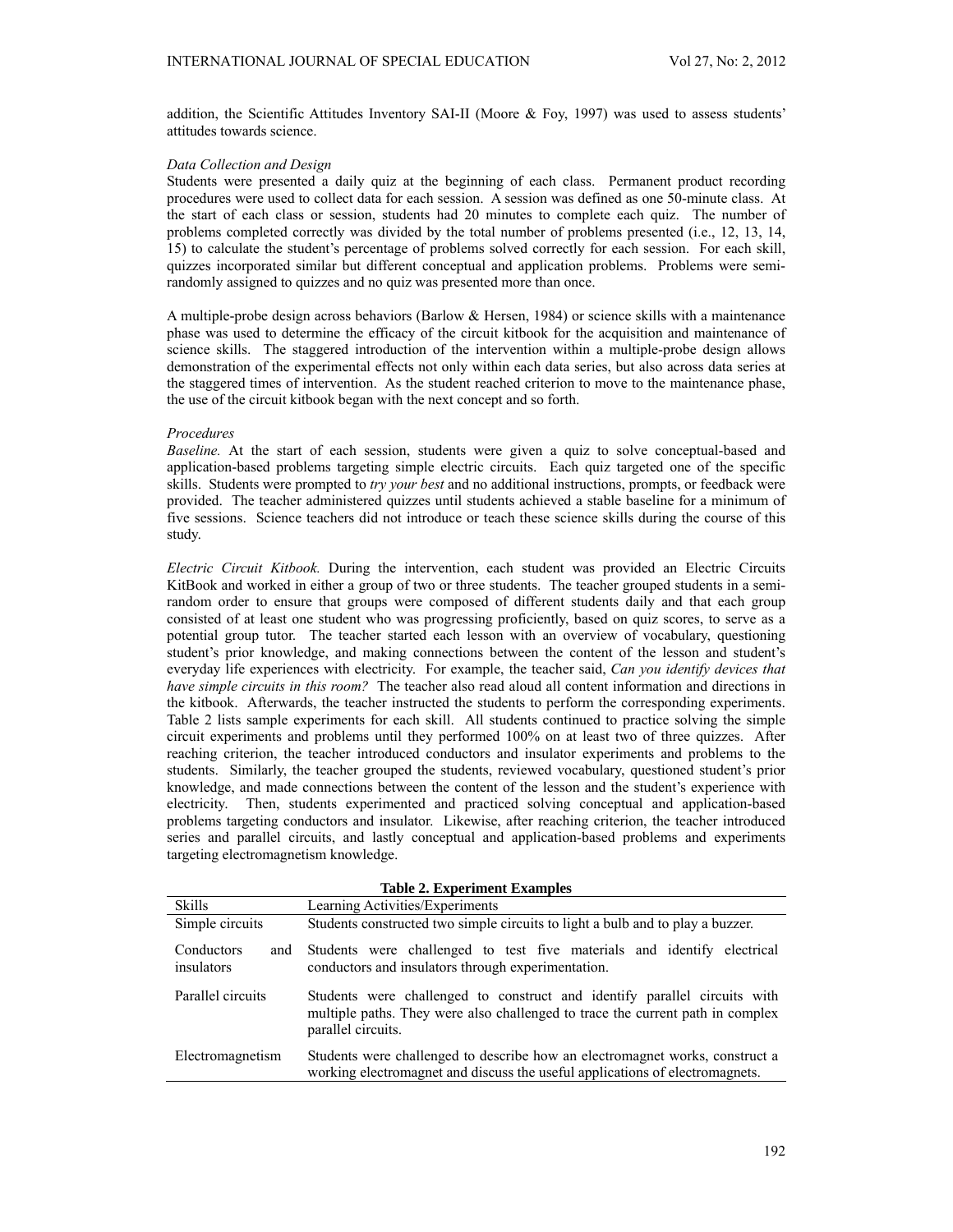*Maintenance.* Follow-up probes were collected six weeks after students reached acquisition criterion for solving electromagnetism problems. Students were given a similar quiz used during baseline and intervention phases requiring students to solve (a) simple circuits, (b) conductors and insulators, (c) parallel circuits, or (d) electromagnetism problems. The purpose of this approach was to determine if the initial intervention instruction affected the student's performance over time.

*Science Attitude Assessment.* Before the baseline phase and following the conclusion of the study, all students completed the Scientific Attitudes Inventory ([SAI-II] (Moore & Foy, 1997) to assess each student's attitudes towards science. The inventory included 30 items related to student attitudes toward science and their scientific attitudes. Specifically, 13 items inquired about the student's scientific attitudes (e.g., *good scientists are willing to change their ideas; scientists are always interested in better explanation of things; if one scientist says an idea is true, all other scientists will believe it*) and 17 items inquired about the student's attitudes towards science (e.g., *I would enjoy studying science; scientific work is useful only to scientist; scientists have to study too much*) for a total of 30 items. Students responded to each item using a 5-point Likert Scale ranging from 1 *strongly agree* to 5 *strongly disagree*.

# *Reliability*

Interobserver reliability data and procedural reliability were collected independently and simultaneously by the investigator (second author) and classroom teacher. Interobserver and procedural reliability data were collected during at least 25% of baseline and each concurrent phase. Observers independently and simultaneously recorded the number of problems solved correctly on student quizzes. Interobserver agreement was calculated by dividing the number of agreements of student responses by the number of agreements plus disagreements and multiplying by 100. Interobserver reliability was 100% for all students throughout all phases.

Procedural reliability measured the teacher's performance. The teacher was required to provide students with the circuit kitbook and daily quiz. The teacher also was expected to read aloud all content information and directions, group the students, review vocabulary, question student's prior knowledge, and make connections between the content of the lesson and the student's experience with electricity. The procedural agreement level was calculated by dividing the number of observed teacher behaviors by the number of planned teacher behaviors and multiplying by 100. Procedural reliability was 95% for all students throughout all phases.

# **Results**

# *Group Results: Conceptual Understanding*

Overall, the mean percentage of problems solved correctly for simple circuits during baseline was 4.7%. Students improved solving problems targeting simple circuits to 76% when the activity-based circuit kitbook was implemented. The mean percentage of problems solved correctly for conductors and insulators during baseline was 5.5%. Students improved solving conductors and insulators problems to mean of 81.5% during intervention. The mean percentage of problems solved correctly for parallel circuits were 6.8% during baseline. Students improved solving parallel circuit problems to 87.5% when the activity-based circuit kitbook was implemented. Similarly, the mean percentage of problems solved correctly for electromagnetism was 12.6% during baseline. Students improved solving series and parallel circuit problems to 92.8% when the activity-based circuit kitbook was implemented. All students also maintained all skills six weeks later. Data are presented in Table 3.

# *Individual Performance: Conceptual Understanding*

*Adam.* Figure 1 displays Adam's percentage of problems solved correctly. During baseline, the mean percentage for solving conceptual-based simple circuit problems correctly was 8.0% and 13.2% for application-based problems. When the activity-based Electric Circuit Kitbook was implemented, the mean percentage for solving conceptual-based simple circuit problems correctly increased to 86.7% and 83.0% for application-based problems. For conductors and insulators, the mean percentage for solving conceptual-based problems was 6.0% and 4.9% for application-based problems during baseline. Adam's mean percentage for solving conceptual-based problems increased to 79.6% and 88.1% for applicationbased problems during intervention. For parallel circuits, the mean percentage for solving conceptualbased problems was 5.6% and 5.7% for application-based problems during baseline. His mean percentage for solving conceptual-based problems increased to 86.0% and 91.5% for application-based problems during intervention. For electromagnetism problems, the mean percentage for solving conceptual-based problems was 6.4% and 10.9% for application-based problems during baseline. His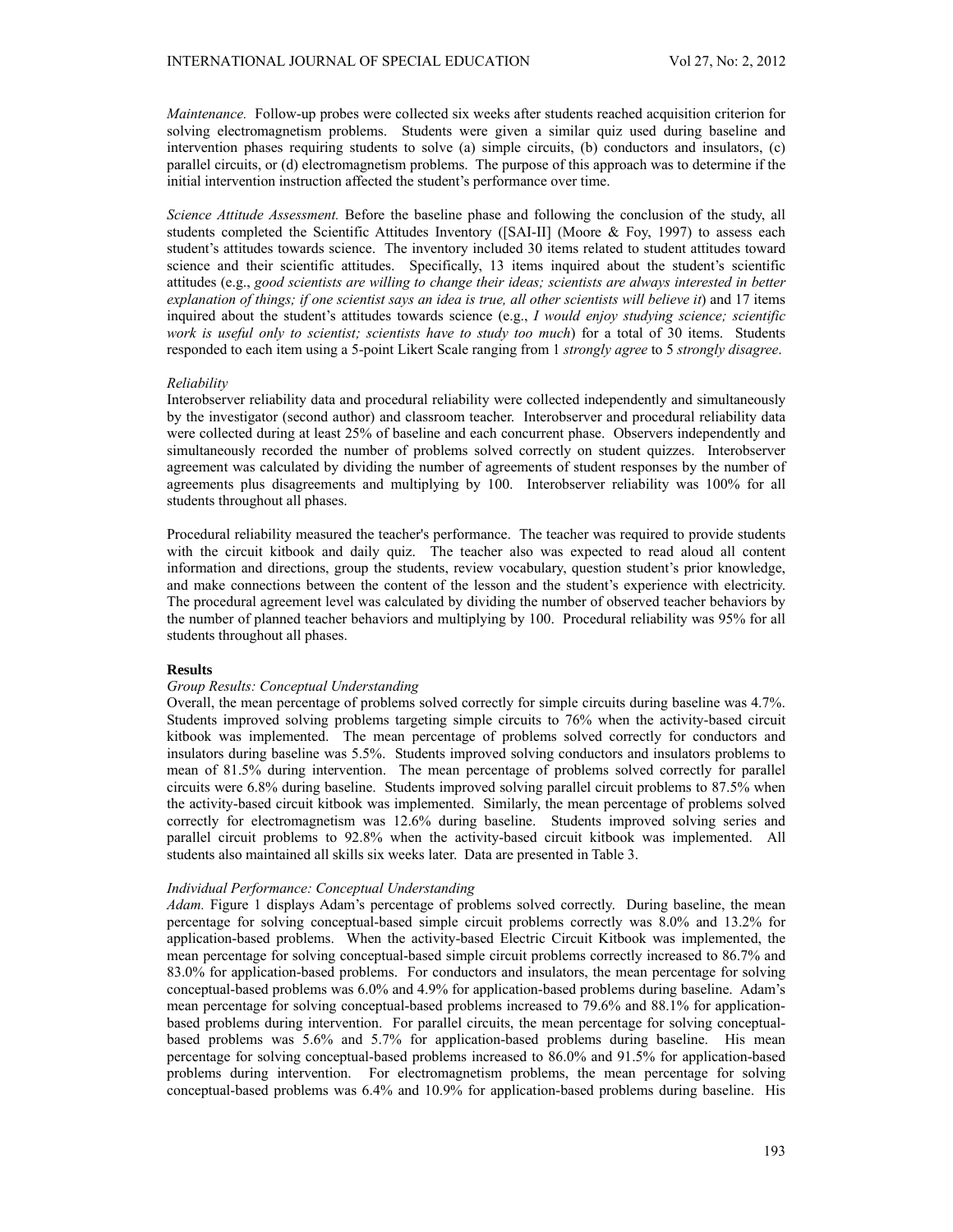mean percentage for solving conceptual-based problems increased to 91.7% and 90.0% for applicationbased problems during intervention. Adam also maintained 100% of all skills six week later.

| Students/Phases         | <b>Simple Circuits</b> |                    | &<br>Conductors<br><b>Insulators</b> |                    | <b>Parallel Circuits</b> |                    | Electromagnetism |                |
|-------------------------|------------------------|--------------------|--------------------------------------|--------------------|--------------------------|--------------------|------------------|----------------|
|                         | с                      | А                  | Ċ                                    | A                  | $\overline{\text{c}}$    | A                  | $\overline{c}$   | A              |
| Adam                    |                        |                    |                                      |                    |                          |                    |                  |                |
| <b>Baseline</b>         |                        |                    |                                      |                    |                          |                    |                  |                |
| Mean                    |                        |                    |                                      |                    |                          |                    |                  |                |
| Range                   | 8.0                    | 13.2               | 6.0                                  | 4.9                | 5.6                      | 5.7                | 6.4              | 10.9           |
| Intervention            | $0 - 20$               | $0 - 22$           | $0 - 14$                             | $0 - 17$           | $0 - 33$                 | $0 - 17$           | $0 - 10$         | 0-20           |
| Mean                    |                        |                    |                                      |                    |                          |                    |                  |                |
| Range                   | 86.7                   | 83.0               | 79.6                                 | 88.1               | 86.0                     | 91.5               | 91.7             | 90.0           |
| Follow-up               | 40-100                 | 44-100             | 43-100                               | 67-100             | 50-100                   | 83-100             | 70-100           | 60-100         |
| Growth                  | 100                    | 100                | 100                                  | 100                | 100                      | 100                | 100              | 100            |
|                         | 78.7                   | 69.8               | 73.6                                 | 83.2               | 80.4                     | 85.8               | 85.3             | 79.1           |
|                         |                        |                    |                                      |                    |                          |                    |                  |                |
| Beth                    |                        |                    |                                      |                    |                          |                    |                  |                |
| <b>Baseline</b><br>Mean | 0                      | 4.4                | 6.0                                  | 4.9                | 3.8                      | 9.4                | 10.0             | 9.1            |
|                         | $0-0$                  | $0 - 11$           | $0 - 14$                             | $0 - 17$           | $0 - 17$                 | $0 - 17$           | $0 - 20$         | $0 - 20$       |
| Range<br>Intervention   |                        |                    |                                      |                    |                          |                    |                  |                |
| Mean                    | 73.3                   | 77.3               | 79.6                                 | 80.9               | 85.8                     | 91.5               | 88.3             | 83.3           |
| Range                   | 20-100                 | 33-100             | 28-100                               | 50-100             | 66-100                   | 83-100             | 60-100           | 60-100         |
| Follow-up               | 100                    | 100                | 100                                  | 100                | 100                      | 100                | 100              | 100            |
| Growth                  | 70.0                   | 74.9               | 73.6                                 | 76.0               | 82.0                     | 82.1               | 78.3             | 74.2           |
| Chris                   |                        |                    |                                      |                    |                          |                    |                  |                |
| <b>Baseline</b>         |                        |                    |                                      |                    |                          |                    |                  |                |
| Mean                    | 4.0                    | 0                  | 10.0                                 | 9.7                | 9.3                      | 5.7                | 15.5             | 18.2           |
| Range                   | $0 - 20$               | $0 - 0$            | $0 - 14$                             | $0 - 17$           | $0 - 33$                 | $0 - 17$           | $10 - 20$        | $0 - 40$       |
| Intervention            |                        |                    |                                      |                    |                          |                    |                  |                |
| Mean                    | 76.7                   | 79.3               | 81.0                                 | 81.0               | 86.0                     | 80.5               | 95.0             | 80.5           |
| Range                   | 40-100                 | 22-100             | 42-100                               | 50-100             | 50-100                   | 50-100             | 80-100           | 50-100         |
| Follow-up<br>Growth     | 100<br>72.7            | 100<br>79.3        | 100<br>71.0                          | 100<br>71.3        | 100<br>76.7              | 100<br>74.8        | 100<br>79.5      | 100<br>62.3    |
| David                   |                        |                    |                                      |                    |                          |                    |                  |                |
| Baseline                |                        |                    |                                      |                    |                          |                    |                  |                |
| Mean                    | 7.6                    | 5.7                | 2.0                                  | 2.4                | 0                        | 4.4                | 15.5             | 21.8           |
| Range                   | $0 - 17$               | $0 - 17$           | $0 - 14$                             | $0 - 17$           | 0                        | $0 - 22$           | $0 - 30$         | $0 - 40$       |
| Intervention            |                        |                    |                                      |                    |                          |                    |                  |                |
| Mean                    | 97.2                   | 97.2               | 91.9                                 | 88.1               | 70.0                     | 75.5               | 98.3             | 96.7           |
| Range                   | 83-100                 | 83-100             | 57-100                               | 50-100             | 20-100                   | 33-100             | 90-100           | 80-100         |
| Follow-up               | 100                    | 100                | 100                                  | 100                | 100                      | 100                | 100              | 100            |
| Growth                  | 89.6                   | 91.5               | 89.9                                 | 85.7               | 70.0                     | 71.1               | 82.8             | 74.9           |
| Evia<br><b>Baseline</b> |                        |                    |                                      |                    |                          |                    |                  |                |
| Mean                    | 4.0                    | 8.8                | 4.0                                  | 4.9                | 6.2                      | 7.6                | 8.2              | 10.9           |
| Range                   | $0 - 20$               | $0 - 22$           | $0 - 14$                             | $0 - 17$           | $0 - 14$                 | $0 - 17$           | $0 - 30$         | $0 - 40$       |
| Intervention            |                        |                    |                                      |                    |                          |                    |                  |                |
| Mean                    | 66.7                   | 71.8               | 69.1                                 | 76.1               | 83.3                     | 78.4               | 95.0             | 96.7           |
| Range                   | 20-100                 | 44-100             | 29-100                               | 33-100             | 50-100                   | 33-100             | 90-100           | 80-100         |
| Follow-up               | 100                    | 100                | 100                                  | 100                | 100                      | 100                | 100              | 100            |
| Growth                  | 62.7                   | 63.0               | 65.1                                 | 71.8               | 77.1                     | 70.8               | 86.8             | 85.8           |
| Overall                 |                        |                    |                                      |                    |                          |                    |                  |                |
| Baseline                |                        |                    |                                      |                    |                          |                    |                  |                |
| Mean                    | 3.2                    | 6.2                | 5.8                                  | 5.2                | 6.6                      | 7.0                | 11.1             | 14.2           |
| Range                   | $0 - 20$               | $0 - 22$           | $0 - 14$                             | $0 - 17$           | $0 - 33$                 | $0 - 22$           | $0 - 30$         | $0 - 40$       |
| Intervention            |                        |                    |                                      |                    |                          |                    |                  |                |
| Mean                    | 74.7<br>20-100         | 77.4<br>$33 - 100$ | 80.2<br>29-100                       | 82.9<br>$33 - 100$ | 87.5<br>$20 - 100$       | 87.5<br>$33 - 100$ | 93.7             | 92.0<br>50-100 |
| Range<br>Follow-up      | 100                    | 100                | 100                                  | 100                | 100                      | 100                | 60-100<br>100    | 100            |
| Growth                  | 71.5                   | 71.2               | 74.4                                 | 77.7               | 80.9                     | 80.5               | 82.6             | 75.8           |
|                         |                        |                    |                                      |                    |                          |                    |                  |                |

**Table 3. Mean Percentage of Correct Science Problems Across Skills.**

 $Note. C = conceptual-based problems; A = application-based problems.$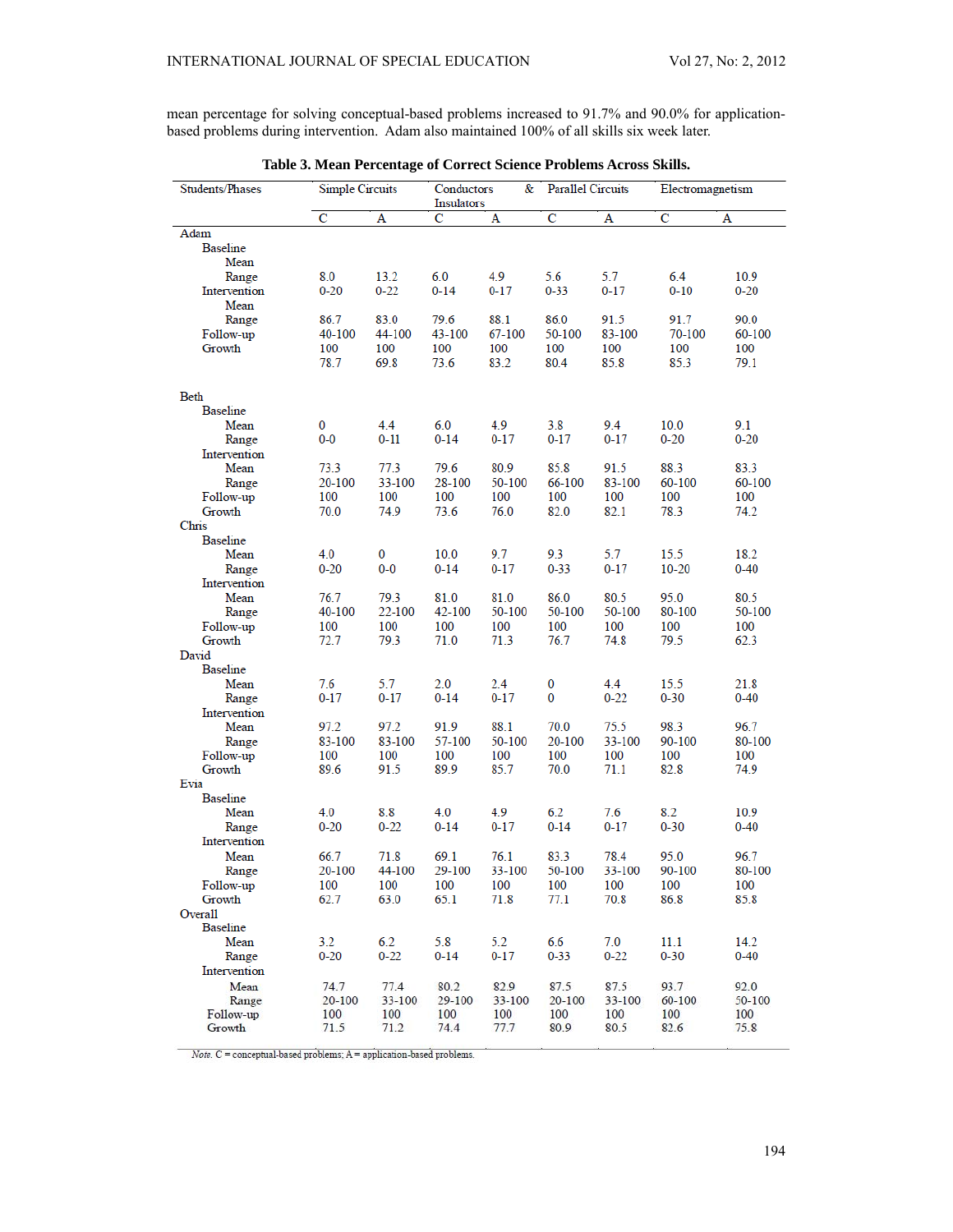

**Figure 1. Adam's percentage correct across science skills.** 

*Beth.* Figure 2 displays Beth's percentage of problems solved correctly. During baseline, she did not solve and conceptual-based simple circuit problems correctly and a mean of 4.4% application-based problems correct. When the activity-based circuit kitbook was implemented, her mean percentage for solving conceptual-based simple circuit problems correctly increased to 73.3% and 77.3% for application-based problems. For conductors and insulators, the mean percentage for solving conceptualbased problems was 6.0% and 4.9% for application-based problems during baseline. Beth's mean percentage for solving conceptual-based problems increased to 79.6% and 80.9% for application-based problems during intervention. For parallel circuits, the mean percentage for solving conceptual-based problems was 3.8% and 9.4% for application-based problems during baseline. Her mean percentage for solving conceptual-based problems increased to 85.8% and 91.5% for application-based problems during intervention. For electromagnetism problems, the mean percentage for solving conceptual-based problems was 10.0% and 9.1% for application-based problems during baseline. Her mean percentage for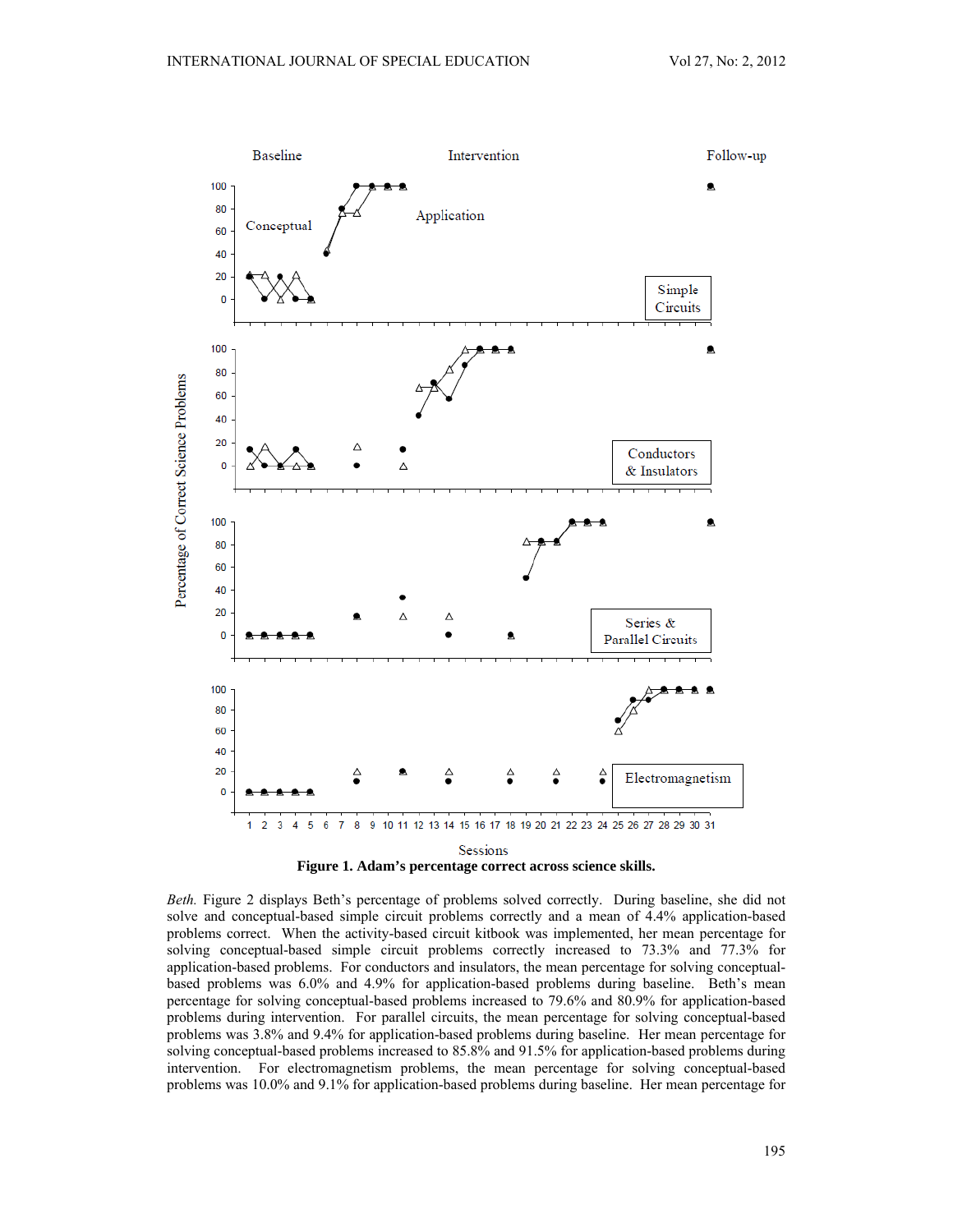solving conceptual-based problems increased to 88.3% and 83.3% for application-based problems during intervention. Beth also maintained 100% of all skills six week later.

*Chris.* Figure 3 displays Chris' percentage of problems solved correctly. During baseline, the mean percentage for solving conceptual-based simple circuit problems correctly was 4.0% and Chris did not solve any application-based problems correctly. When the activity-based circuit kitbook was solve any application-based problems correctly. implemented, the mean percentage for solving conceptual-based simple circuit problems correctly increased to 76.7% and 79.3% for application-based problems. For conductors and insulators, the mean percentage for solving conceptual-based problems was 10.0% and 9.7% for application-based problems during baseline. Chris' mean percentage for solving conceptual-based problems increased to 81.0% and 81.0% for application-based problems during intervention. For parallel circuits, the mean percentage for solving conceptual-based problems was 9.3% and 5.7% for application-based problems during baseline. His mean percentage for solving conceptual-based problems increased to 86.0% and 80.5% for application-based problems during intervention. For electromagnetism problems, the mean percentage for solving conceptual-based problems was 15.5% and 18.2% for application-based problems during baseline. His mean percentage for solving conceptual-based problems increased to 95.0% and 80.5% for application-based problems during intervention. Chris also maintained 100% of all skills six week later.



**Figure 2. Beth's percentage correct across science skills.**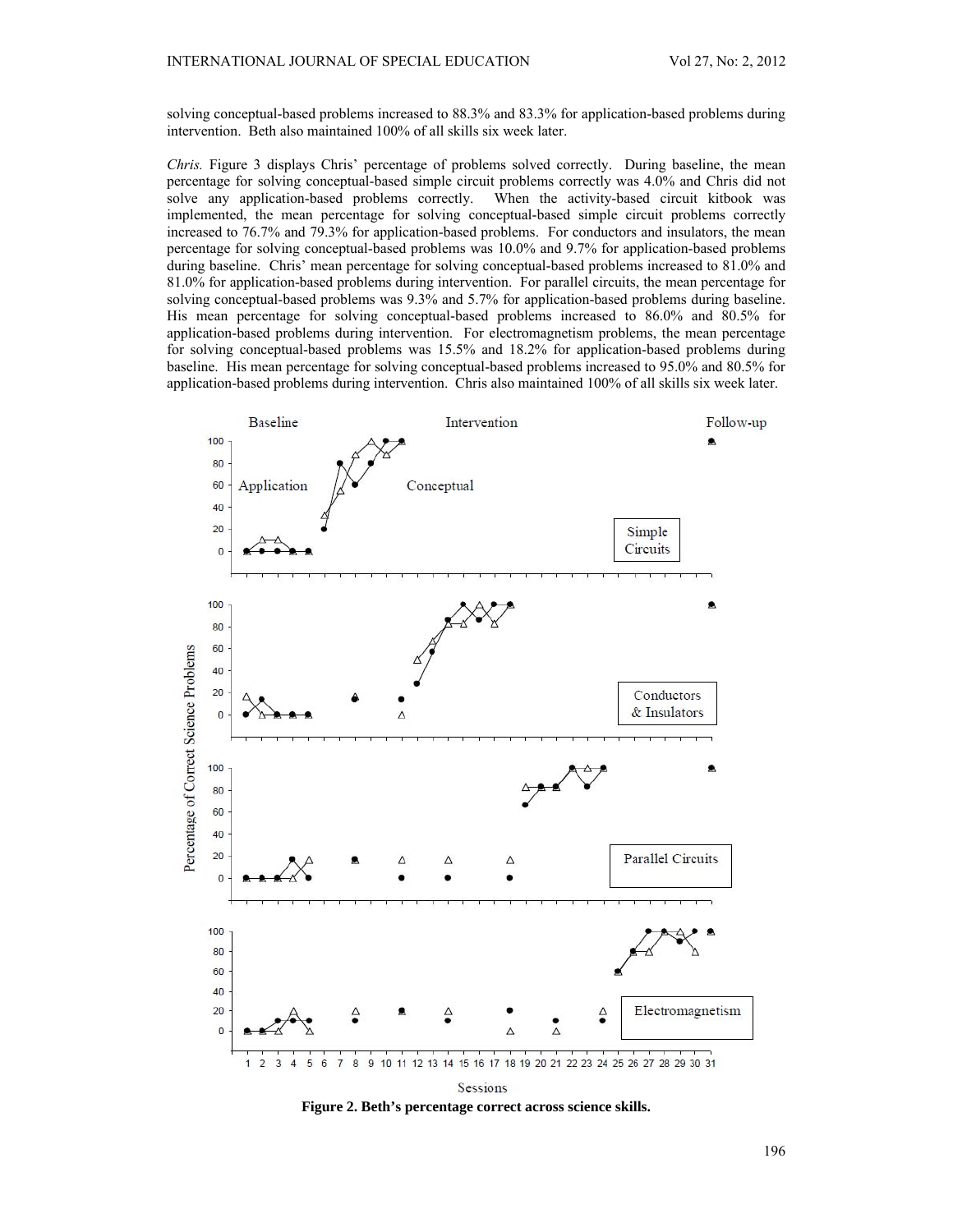

Sessions **Figure 3. Chris' percentage correct across science skills.** 

*David.* Figure 4 displays David's percentage of problems solved correctly. During baseline, the mean percentage for solving conceptual-based simple circuit problems correctly was 7.6% and 5.7% for application-based problems. When the activity-based circuit kitbook was implemented, the mean percentage for solving conceptual-based simple circuit problems correctly increased to 97.2% and 97.2% for application-based problems. For conductors and insulators, the mean percentage for solving conceptual-based problems was 2.0% and 2.4% for application-based problems during baseline. David's mean percentage for solving conceptual-based problems increased to 91.9% and 88.1% for applicationbased problems during intervention. For parallel circuits correctly solved no conceptual-based problems and 4.4% for application-based problems during baseline. His mean percentage for solving conceptualbased problems increased to 70.0% and 75.5% for application-based problems during intervention. For electromagnetism problems, the mean percentage for solving conceptual-based problems was 15.5% and 21.8% for application-based problems during baseline. His mean percentage for solving conceptual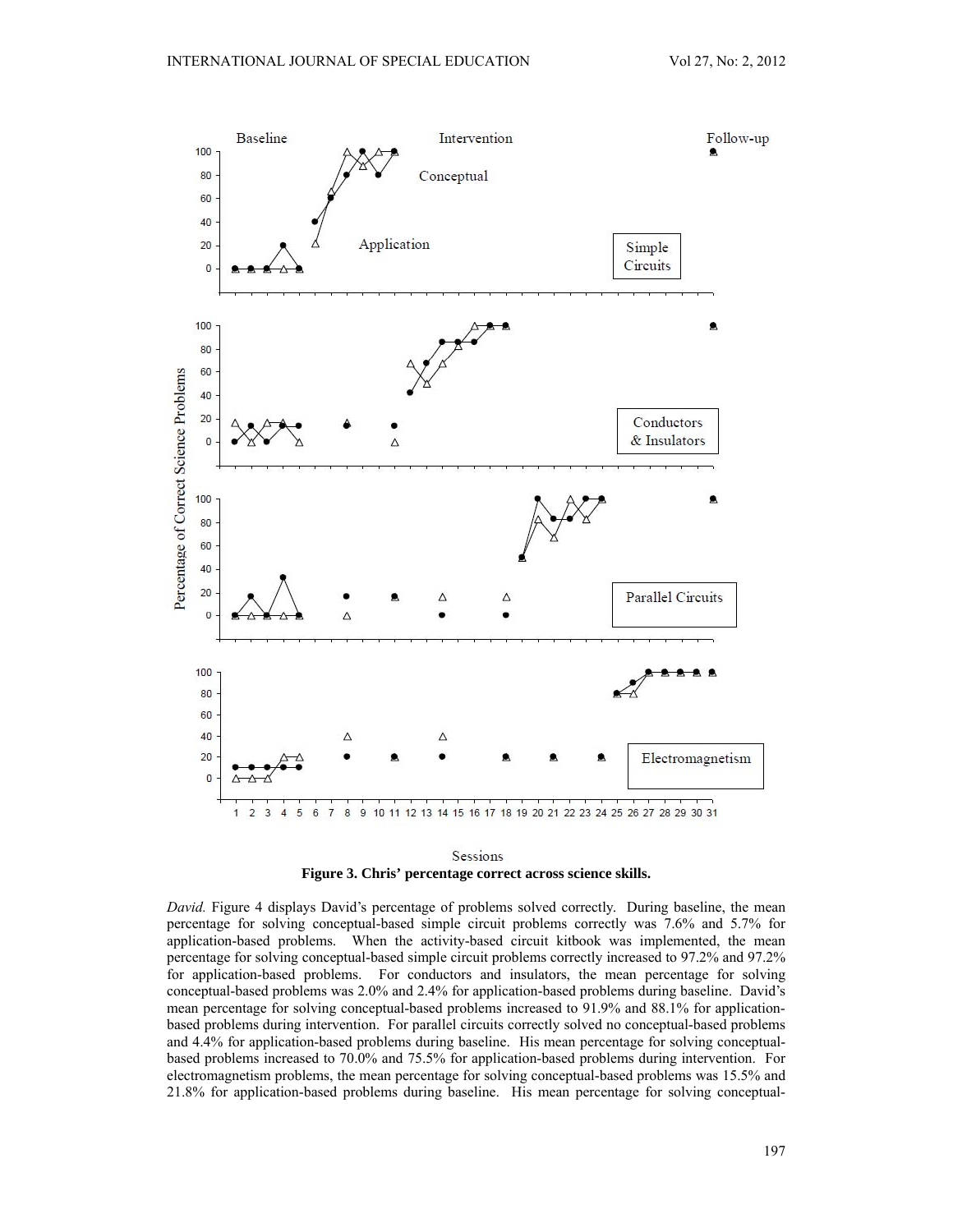based problems increased to 98.3% and 96.7% for application-based problems during intervention. David also maintained 100% of all skills six week later.



**Figure 4. David's percentage correct across science skills.** 

*Evia.* Figure 5 displays Evia's percentage of problems solved correctly. During baseline, the mean percentage for solving conceptual-based simple circuit problems correctly was 4.0% and 8.8% for application-based problems. When the activity-based circuit kitbook was implemented, her mean percentage for solving conceptual-based simple circuit problems correctly increased to 66.7% and 71.8% for application-based problems. For conductors and insulators, the mean percentage for solving conceptual-based problems was 4.0% and 4.9% for application-based problems during baseline. Evia's mean percentage for solving conceptual- based problems increased to 69.1% and 76.1% for applicationbased problems during intervention. For parallel circuits, the mean percentage for solving conceptualbased problems was 6.2% and 7.6% for application-based problems during baseline. His mean percentage for solving conceptual-based problems increased to 83.3% and 78.4% for application-based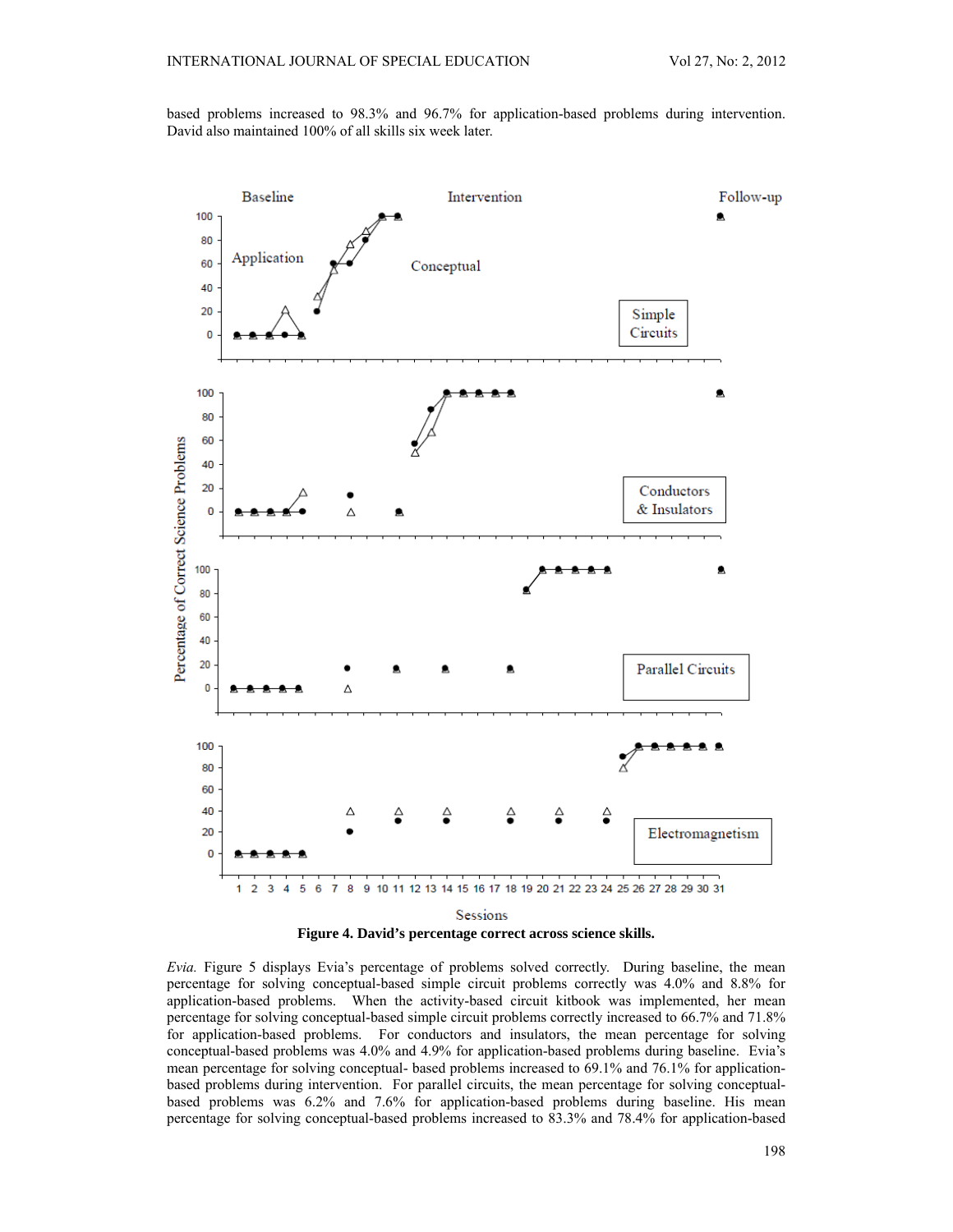problems during intervention. For electromagnetism problems, the mean percentage for solving conceptual-based problems was 8.2% and 10.9% for application-based problems during baseline. Her mean percentage for solving conceptual-based problems increased to 95.0% and 96.7% for applicationbased problems during intervention. Evia also maintained 100% of all skills six week later.



**Figure 5. Evia's percentage correct across science skills.** 

# *Science Attitude Assessment*

A Wilcoxon matched-pairs signed-ranks test was used to examine student attitudes towards science. Table 5 lists student scores, group means, and statistical analyses on the Scientific Attitude Inventory (SAI-II) (Moore & Foy, 1997) prior to and following the conclusion of the intervention. Students reported significant differences regarding their attitudes towards science. Initially, students reported a mean of 44.0 ( $SD = 7.65$ ) on scientific attitudes, a mean of 52.8 ( $SD = 4.76$ ) on their attitudes towards science, and a mean of  $96.8$  ( $SD = 7.79$ ) overall. Following intervention, students reported significant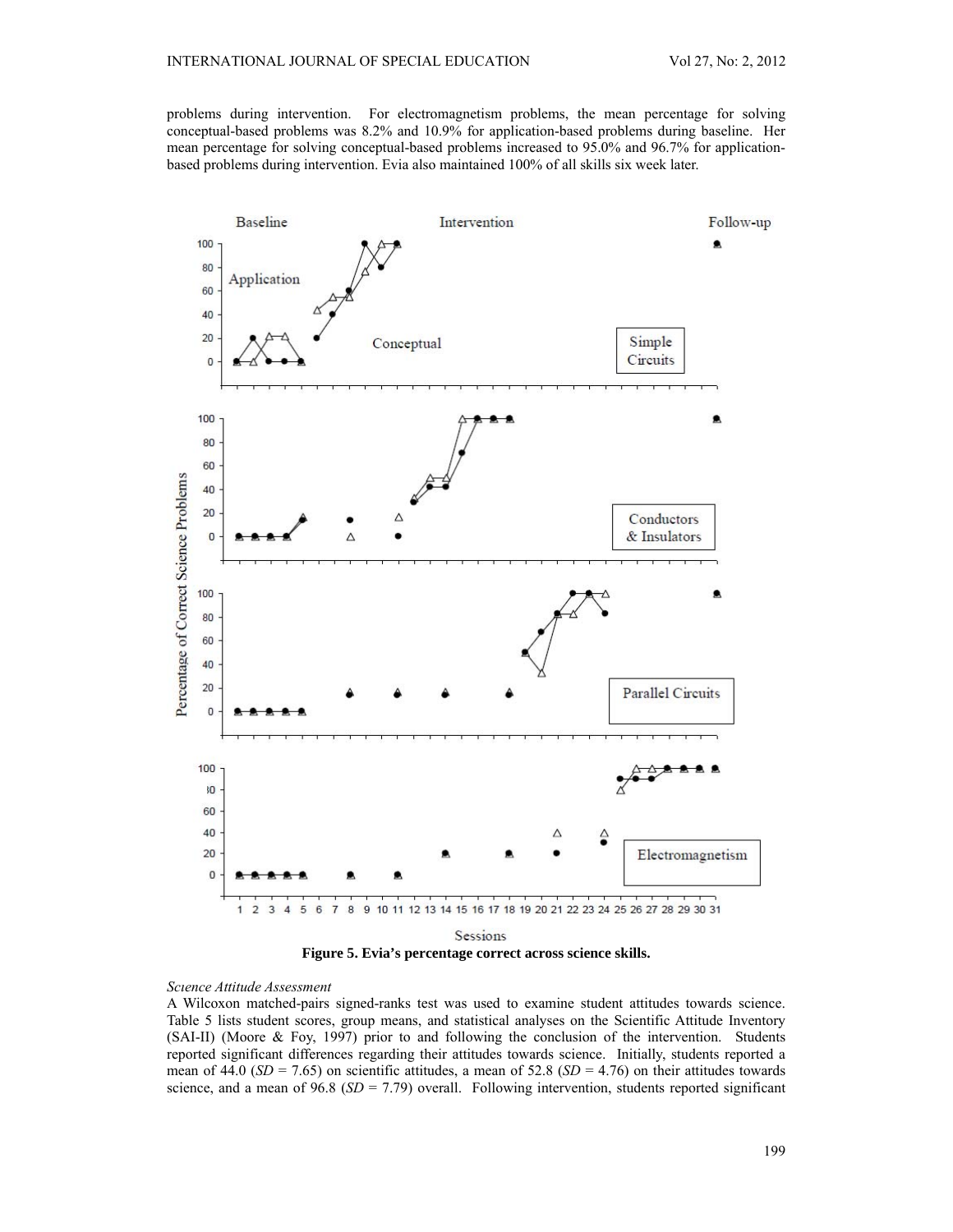improvements about scientific attitudes  $(M = 56.2, SD = 2.95, W = 2.02), p < .05$ , attitudes towards science  $(M = 73.0, SD = 4.69, W = 2.06, p < .05)$ , and overall  $(M = 129.2, SD = 5.35, W = 2.03, p < .05)$ .

| <b>Students</b> | Pretest   |           |       | Posttest  |                          |                          | W    | D       |
|-----------------|-----------|-----------|-------|-----------|--------------------------|--------------------------|------|---------|
|                 | Science   | Attitudes | Total | Science   | Attitudes                | Total                    |      |         |
|                 | Attitudes | towards   |       | Attitudes | towards                  |                          |      |         |
|                 |           | Science   |       |           | Science                  |                          |      |         |
|                 |           |           |       |           |                          |                          |      |         |
| Adam            | 42        | 51        | 93    | 55        | 70                       | 125                      |      |         |
| Beth            | 45        | 55        | 100   | 57        | 75                       | 132                      |      |         |
| Chris           | 35        | 50        | 85    | 52        | 72                       | 124                      |      |         |
| David           | 56        | 48        | 104   | 60        | 68                       | 128                      |      |         |
| Evia            | 42        | 60        | 102   | 57        | 80                       | 137                      |      |         |
| Mean            | 44.0      |           |       | 56.2      | -                        | $\overline{\phantom{0}}$ | 2.02 | $.043*$ |
| SD              | 7.65      |           | -     | 2.95      |                          | -                        |      |         |
| Mean            |           | 52.8      | -     | -         | 73.0                     | -                        | 2.06 | $.039*$ |
| SD              |           | 4.76      | -     | -         | 4.69                     | -                        |      |         |
| Mean            |           |           | 96.8  | -         | $\overline{\phantom{a}}$ | 129.2                    | 2.03 | $.042*$ |
| SD              |           |           | 7.79  |           |                          | 5.35                     |      |         |

*Note*. *W* = Wilcoxon matched-pairs signed-ranks test.  $*_{p}$  < .05.

#### **Discussion**

The purposes of this study were: 1) to examine the impact of inquiry-based Electric Circuits Kitbook on the acquisition, maintenance and generalization of simple electric knowledge and skills of elementary students with LD and 2) to examine the impact of an inquiry-based curriculum unit, Electric Circuits Kitbook, on student's with LD attitudes toward science and scientific attitudes. The results of the intervention used in this study indicate that inquiry-based Electric Circuit Kitbook had a significantly positive impact on participants' conceptual understanding of the targeted science concepts and their attitudes towards science. We discuss the meaning of these results for enhancing the quality of science learning for students with LD by adopting inquiry-based curriculum materials, using responsive instruction and enhancing pedagogical knowledge of special education teachers in relation to science teaching.

## *The Impact of KitBook on Students' Conceptual Understanding*

The test results show that the use of Electric Circuits Kitbook had a significant influence on the learning of elementary students with LD. With the use of Electric Circuit Kitbook, all students improved their conceptual understanding of simple electric circuits. Students were also able to successfully apply their conceptual understanding to construct and interpret simple, series and parallel electrical circuits. Moreover, students maintained this understanding six weeks later. A functional relation was established since experimental control occurred by demonstration of a covariation between change in behavioral patterns and introduction of the intervention within, at least, three different series at three different points in time (Horner, Carr, Halle, McGee, Odom, & Wolery, 2005).

Previous studies (Asami, King, & Monk, 2000; Wandersee, Mintzes, & Novak, 1994) have shown that mainstream elementary school students struggle to develop conceptual understanding of the concept of electricity and electric circuits. These studies have identified many misconceptions related to mainstream students' conceptual understanding of electricity and simple electric circuits. For instance, Chiu and Lin (2005) found that some students considered that, *electricity moves from one end of the battery to the bottom of the light bulb* and illuminate the bulb (p. 445). Some students also believed that there only needs to be one wire connecting the battery and the light bulb in order for the light bulb to produce light. More precisely, when the students were asked to draw an apparatus that would create a lit light bulb, they would leave out the wire that connects the bulb back to the battery (Chiu & Lin, 2004). These misconceptions are elaborated in Asami et al (2000) and Chiu and Lin (2005). Moreover, literature reveals that many general education students hold these misconceptions about simple electrical circuits even after instruction (Aydeniz, 2010). Misconceptions about electrical circuits may be more common among students with LD, who often struggle with learning academic content (Carlisle & Chang, 1996). The findings from this study suggest that the use of inquiry-based learning kits can have a significant influence on the learning outcomes of students with LD in science at the elementary school level.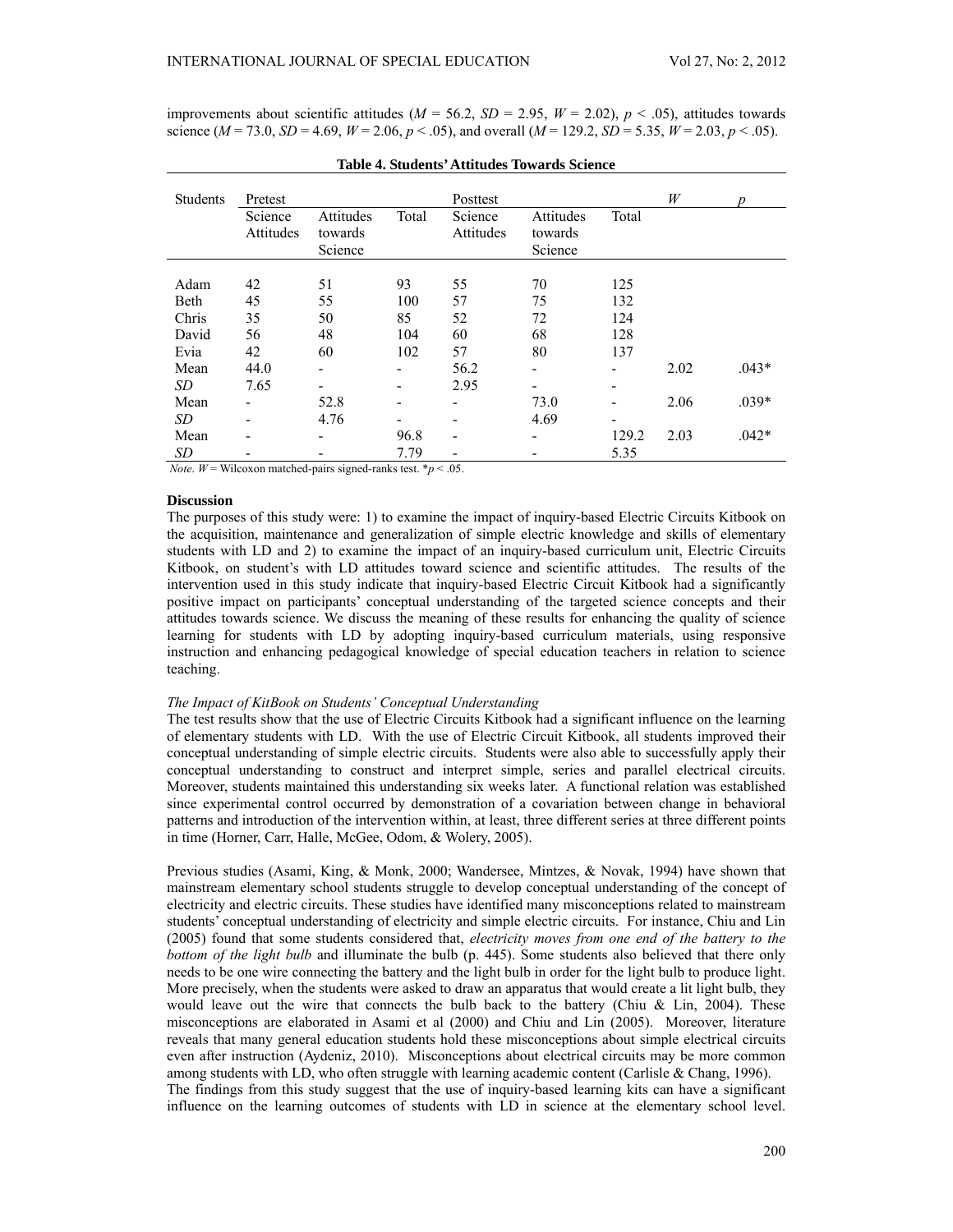Although this kit-based curriculum proved to be effective in helping students' with LD learning of science, curriculum alone is not sufficient for creating equitable and meaningful learning experiences for students with LD. Teachers' pedagogical content knowledge for teaching inquiry-based science must be taken into consideration in interpreting the effectiveness of learning kits. For instance, we believe that this intervention was successful in part because of teacher's pedagogical knowledge of inquiry-based science and her commitment to providing meaningful learning experiences to her students with LD. The teacher had taken a science methods course while in her teacher education program and had participated in a professional development activity that focused on enhancing elementary teachers' science content and pedagogical content knowledge. These experiences and coaching provided by the principal investigators had equipped her with knowledge skills and motivation to successfully implement the proposed activities through an inquiry framework. Many special education teachers may not have such a background in science content and pedagogy that will enable them to use EC Kitbook with effectively. Therefore, teachers willing to use such Kitbooks must also receive professional development on science content and pedagogy of teaching science with inquiry

Literature reveals that students with LD struggle with staying on task, time management and following directions to complete a learning task when proper accommodations are not provided in traditional lecture-based instructional settings (Bulgren, Deshler, & Schumaker, 1997; Shmulsky, 2003). As indicated in this study, students with LD engage in science learning more effectively when curriculum emphasizes inquiry and performance-based assessments and the teacher is conscious of students' struggles. We attribute this differentiated effect of instruction on students' learning to the fact that lecture-based instruction does not nurture students' curiosity. When students with LD are given a chance to pursue an open-ended question or to figure things out, they are more willing to stay on task and complete the learning assignments. Moreover, when the students with LD learn science through inquirybased curriculum materials such as Electric Circuits, they are more likely to demonstrate their true potential for learning. As a result, giving the teachers a chance to more accurately gauge their students' knowledge of scientific ideas and processes covered in the class.

Through proper scaffolding, the use of inquiry-based science kits can afford the opportunities for students with LD to construct models simulating the scientific theories (i.e., electric circuits) and discuss their understanding of these theories with their teachers and their peers. The Electric Circuits Kitbook provides such scaffolding through proper sequencing of learning tasks that a teacher can use to teach science. This inquiry-based science kit, which creates a context for and encourages learning activities such as group work and performance-based assessments, has contributed significantly to the learning of students with LD (Schloss, Smith, & Schloss, 2001) and of mainstream students (Granger et al., 2010). Such curriculum materials must be adopted and used by teachers of this group of students to achieve equity in science learning. Adopting such curriculum materials and instructional strategies that accompany them is likely to reduce students' distraction and engage them in the learning of science in a meaningful and an effective way. However, adopting of such inquiry-based curriculum materials alone is not sufficient. In order for teachers of students with LD to create such positive impacts on students' learning, they must also have the pedagogical knowledge to teach inquiry-based science. The issue of special education teachers' science content and pedagogy can partly be addressed through teacher preparation programs, by encouraging the students to take a science methods course. However, this may not be sufficient for addressing the learning needs of students with LD in science. Creating such opportunities in science for all students requires a strong leadership that values both science and students' with LD right to learn science in a meaningful and effective way. The question that remains to be answered is: How do we create such leadership in our schools? The answer to questions like this one is likely to make the learning of science in a meaningful way accessible to all students with LD.

#### *The Impact of Electric Circuits Kitbook on Students' Attitudes towards Science and Scientific Attitudes*

The results show that the use of Electric Circuits Kitbook had a positive influence on student's attitudes toward science. Our findings indicate that the participant's attitudes toward science and their scientific attitudes improved significantly as a result of the intervention. These findings are consistent with a growing body of research that links student's meaningful participation in science learning activities and their attitudes towards science learning (Granger et al., 2010; Koballa & Glynn, 2007; Osborne & Collins, 2001). For instance, more students described science as enjoyable and that they would like to become a scientist on the post test than they did on the pre-test. Research shows that attitudes play a key role in a students' effective participation in learning (Koballa & Glynn, 2007; Jenkins & Nelson, 2005). If this is true, we need to use curriculum materials and instructional strategies that are promising in helping the students with LD to develop positive attitudes towards science. The adoption of such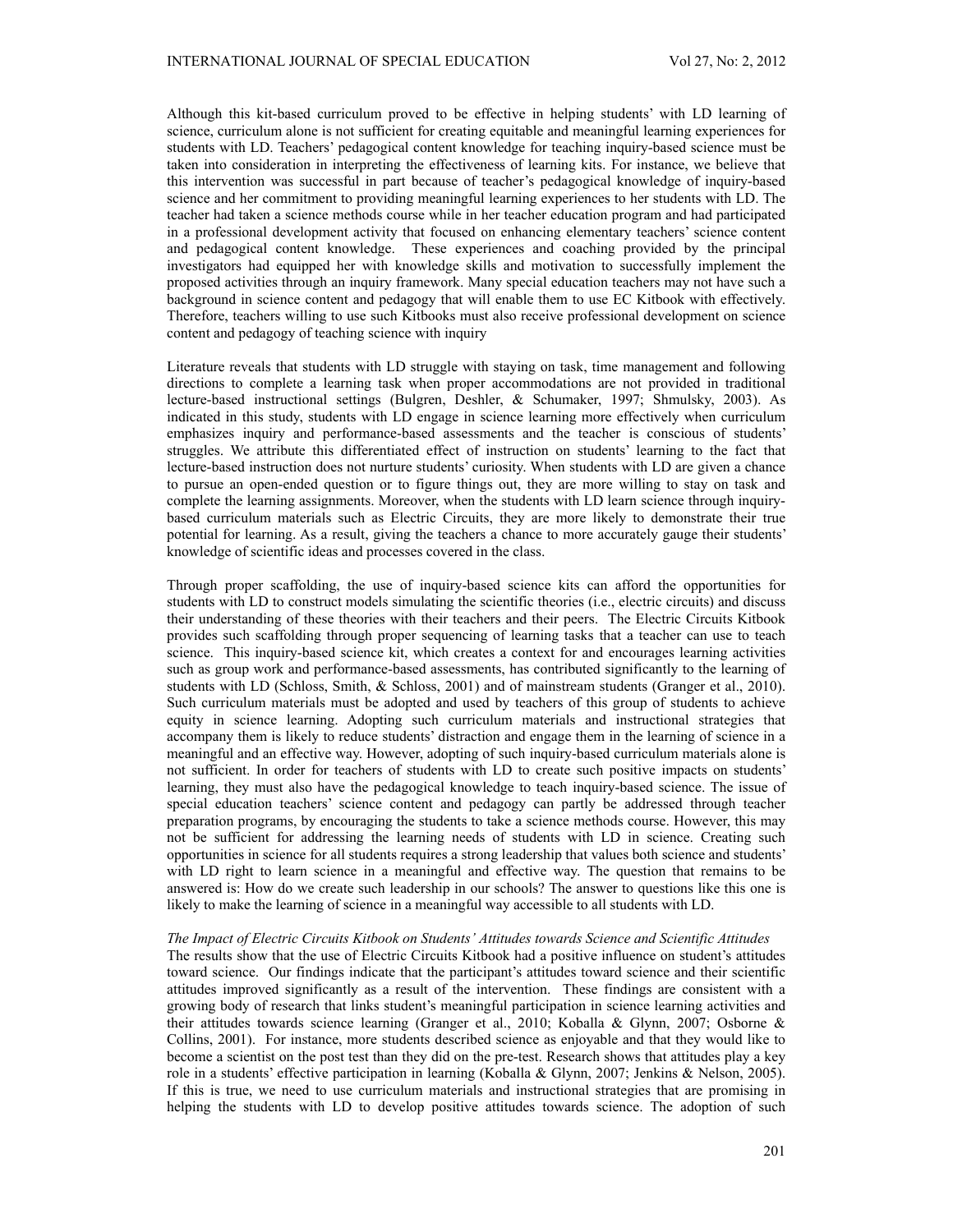curriculum materials and instructional strategies will help achieve the goal of making Science for All a reality in our classrooms.

#### *Limitations*

The findings of the current study were limited by a number of factors. First, as with any single subject research design, the small number of students limits the generalizability of the results. Moreover, all students were very cooperative and highly motivated to participate in this study as evident by their attendance. Systematic replication of the use of inquiry-based instruction is needed to build this generality. Second, this study examined the use of inquiry-based instruction outside the student's regular science instruction and in the resource classroom. The combination of inquiry-based instruction within typical classroom instructional practice requires further investigation. Thirdly, generalization was not assessed. Generalization probes during regular classroom instruction are needed. Finally, other confounding factors such as teacher effect and the effect of group-based learning were not controlled. The findings reported here and the implications proposed should be considered in light of these limitations.

Results of this study provide support for the use of inquiry-based scientific instruction as an effective strategy for students with LD. However, future research needs to be conducted to identify additional ways inquiry-based curriculum and science instruction can be used for students with other disabilities to maximize academic learning opportunities. Additionally, future research should target other science skills and include students of various disabilities to assess the versatility of inquiry-based scientific instruction. Finally, the results of this study cannot be generalizable due to limited number of participants involved in the study. Future studies that include a large number of participants and can control for confounding factors more effectively than we were able to in this study will add to the validity of the conclusions drawn from the findings of this study.

### *Implications*

It is noted in the literature that a significant number of elementary teachers do not feel well prepared to teach science concepts effectively. If teachers do not feel confident in teaching science, they are likely to set a great number of students especially students with LD for failure. In addition, limiting students' exposures to the scientific ideas in early grades may lead students to develop negative attitudes towards science later in their academic lives. Elementary teachers hold negative attitudes towards teaching science for various reasons (Appleton, 2008; Koballa, *&* Crawley, 1985). One of the reasons that elementary teachers do not teach science is because they lack content and pedagogical content knowledge (Appleton, 2008; Fulp, 2002). The adoption of reform-based, teacher friendly curriculum such as the one used in this study may impact elementary school teachers' attitudes towards the teaching of science. The design of the Electric Circuits Kitbook is informed by guided inquiry framework and thus provides scaffolding that students need to engage in learning about simple electrical circuits in an effective manner. Moreover, the adoption of such kits can enhance elementary school teacher's selfefficacy to teach science. Self-efficacy refers to one's belief in one's ability to affect a situation to bring about desirable outcomes (Bandura, 1997). The findings of this study suggest that the use of science kits informed by guided inquiry framework can enhance students' with LD conceptual understanding and their attitudes towards science. Thus, the use of such kits must not only be adopted by school districts but elementary teachers must be held accountable for using such kits in their classrooms. These kits can also be used in professional development programs designed for the teachers of students with LD.

We understand that these kits may not be available in some countries. However, the key point we try to convey to the readers is not the kit itself but the use of instructional strategies that will challenge the students to engage in inquiry-based learning. This can be done without learning kits such as the one described in this paper. Although the kits add a guided structure to the inquiry-based learning tasks pursued, a teacher with adequate pedagogical content knowledge for inquiry-based instruction can provide such scaffolding in the absence of such kits.

## **References**

Alonzo, A. C. (2008). Using science notebooks as an informal assessment tool. In J. Coffey, R. Douglas, & C. Stearns (Eds.), *Assessing science learning: Perspectives from research and practice* (pp. 83-99). Arlington, VA: National Science Teachers Association.

American Association for the Advancement of Science. (1990). *Science for all Americans, Project 2061*. New York, NY: Oxford University Press.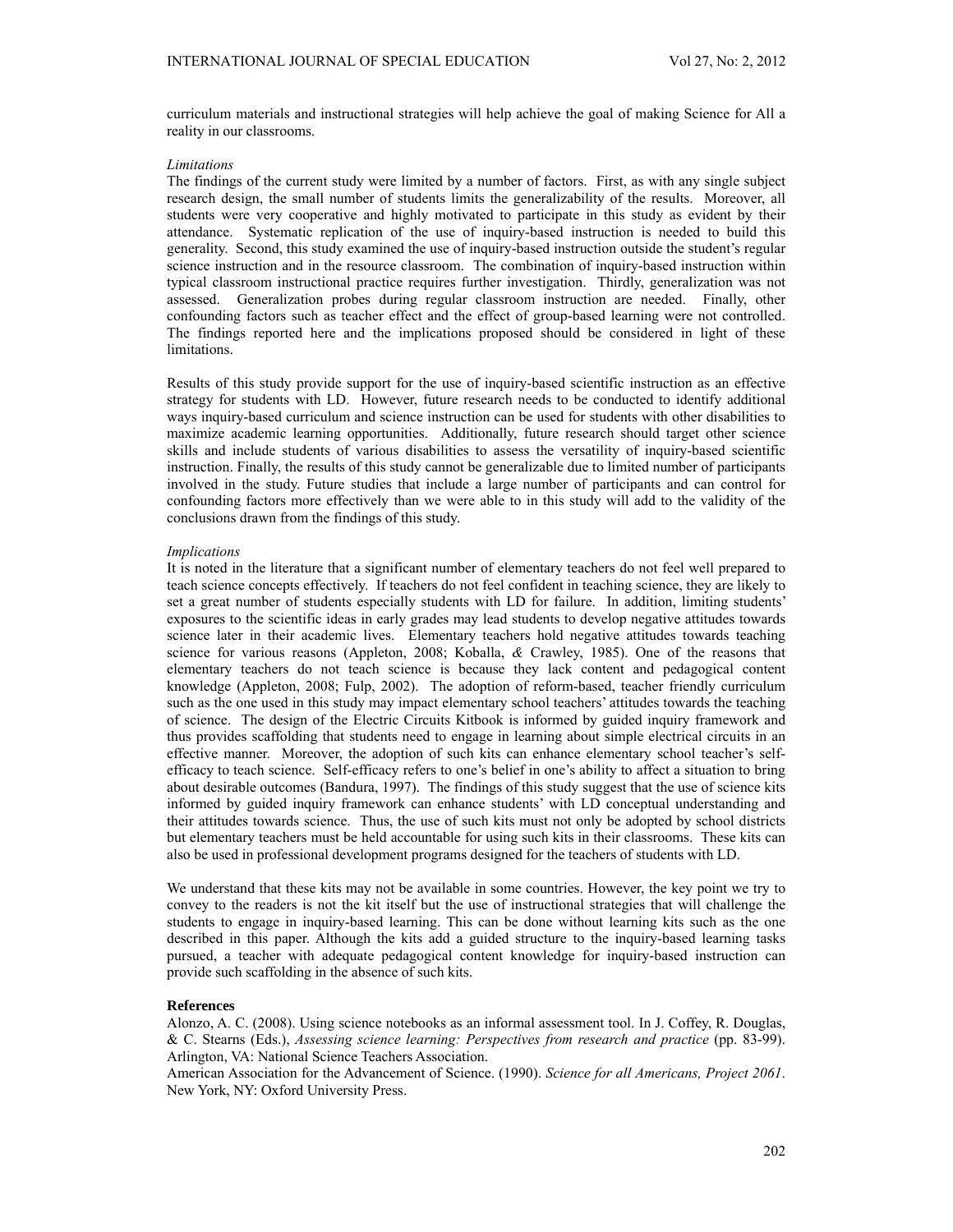American Association for the Advancement of Science. (1993). *Benchmarks for science literacy*. New York, NY: Oxford University Press.

Appleton, K. (2005). *Elementary science teacher education*. NJ: Lawrence Erlbaum Associates, Inc.

Appleton, K. (2008). Developing science pedagogical content knowledge through mentoring elementary teachers. *Journal of Science Teacher Education, 19*(6), 523–545.

Asami, N., King, J., & Monk, M. (2000). Tuition and memory: Mental models and cognitive processing in Japanese children's work on D.C. electrical circuits. *Research in Science and Technological Education*, *18*(2), 141-54.

Aydeniz, M. (2010). Measuring the impact of electric circuits KitBook on elementary school children's conceptual understanding of simple electric circuits. *Electronic Journal of Science Education*,*14*(2), 1- 29.

Bakken, J. P., Mastropieri, M. A., & Scruggs, T. E. (1997). Reading comprehension of expository science material and students with learning disabilities: A comparison of strategies. *Journal of Special Education*, *31*(3), 300-324.

Bandura, A. (1997). *Self-efficacy: The exercise of control*. New York: Freeman.

Barlow, D. H., & Hersen, M. (1984). *Single case experimental designs: Strategies for studying behavior change* (2<sup>nd</sup> ed.). Needham Heights, MA: Allyn & Bacon.

Bredderman, T. (1983). Effects of activity-based elementary science on student outcomes: A quantitative synthesis. *Review of Educational Research*, *53*(4), 499-518.

Bulgren, J. A., Deshler, D. D., & Schumaker, J. B. (1997). Use of a recall enhancement routine and strategies in inclusive secondary classes. *Learning Disabilities Research and Practice*, *12*(4), 198-208.

Carlisle, J. F., & Chang, V. (1996). Evaluation of academic capabilities in science by students with and without learning disabilities and their teachers. *Journal of Special Education*, *30*(1), 18-34.

Chiu, M., & Lin, J. (2005). Promoting fourth graders' conceptual change of their understanding of electrical current via multiple analogies. *Journal of Research in Science Teaching*, *42*(4), 429-464.

Dalton, B., Morocco, C. C., Tivnan, T., & Mead, P. L. R. (1997). Supported inquiry science: Teaching for conceptual change in urban and suburban science classrooms. *Journal of Learning Disabilities*, *30*(6), 670-684.

Donovan, S., & Bransford, J. D. (Eds.). (2005). *How students learn: History, mathematics, and science in the classroom.* Washington, DC: National Academies Press.

Dorph, R., Goldstein, D., Lee, S., Lepori, K., Schneider, S., & Venkatesan, S. (2007). *The status of science education in the Bay Area: Research brief*. Berkeley, CA: University of California, Lawrence Hall of Science.

Edamar Inc. (2008). *Electric circuits kitbook*. Edamar.

Fuchs L. S., & Fuchs, D. (2001). Principles for sustaining research based practice in the schools: A case study. *Focus of Exceptional Children*, *33*(6), 1-14.

Fulp, S. L. (2002). *Status of elementary school science teaching. 2000 national survey of science and mathematics education*. Retrieved from http://www.horizon research.com.

Granger, E. M., Bevis, T. H., Saka, Y., & Southerland, S.A. (2010, March). *Comparing reform-based and traditional curricula in a large-scale, randomized cluster design study: The interaction between curriculum and teachers' knowledge and beliefs.* Paper presented at the meeting of the National Association of Research in Science Teaching, Philadelphia, PA.

Holahan, G., & DeLuca, C. (1993). *Classroom science interventions via a thematic approach.* Unpublished manuscript, Buffalo, NY.

Horner, R. H., Carr, E. G., Halle, J., McGee, G., Odom, S., & Wolery, M. (2005). The use of singlesubject research to identify evidence-based practice in special education. *Exceptional Children, 71*(2), 165-180.

Horton, S. V., Lovitt, T. C., & Bergerud, D. (1990). The effectiveness of graphic organizers for three classifications of secondary students in content area classes. *Journal of Learning Disabilities*, *23*(1), 12- 22.

Jenkins, E. W. & Nelson, N. W. (2005). Important but not for me: Students' attitudes towards secondary school science in England. *Research in Science & Technological Education, 23*, 41-57.

Koballa, T.R.*, &* Crawley, F.E. *(*1985*).* The influence of attitude on science teaching and learning. *School Science and Mathematics, 85,* 222*–*232*.*

Koballa, T. R. & Glynn, S. M. (2007). Attitudinal and motivational constructs in science learning. In S. K. Abell & N. G. Lederman (Eds.), *Handbook of Research on Science Education* (pp. 75-102). Mahwah, NJ: Lawrence Erlbaum Associates.

Kurz, A., Elliot, S. N., Wehby, J. H., & Smithson, J. L. (2009). Alignment of the intended, planned, and enacted curriculum in general and special education and its relation to student achievement. *Journal of Special Education*, *43*(3), 1-15.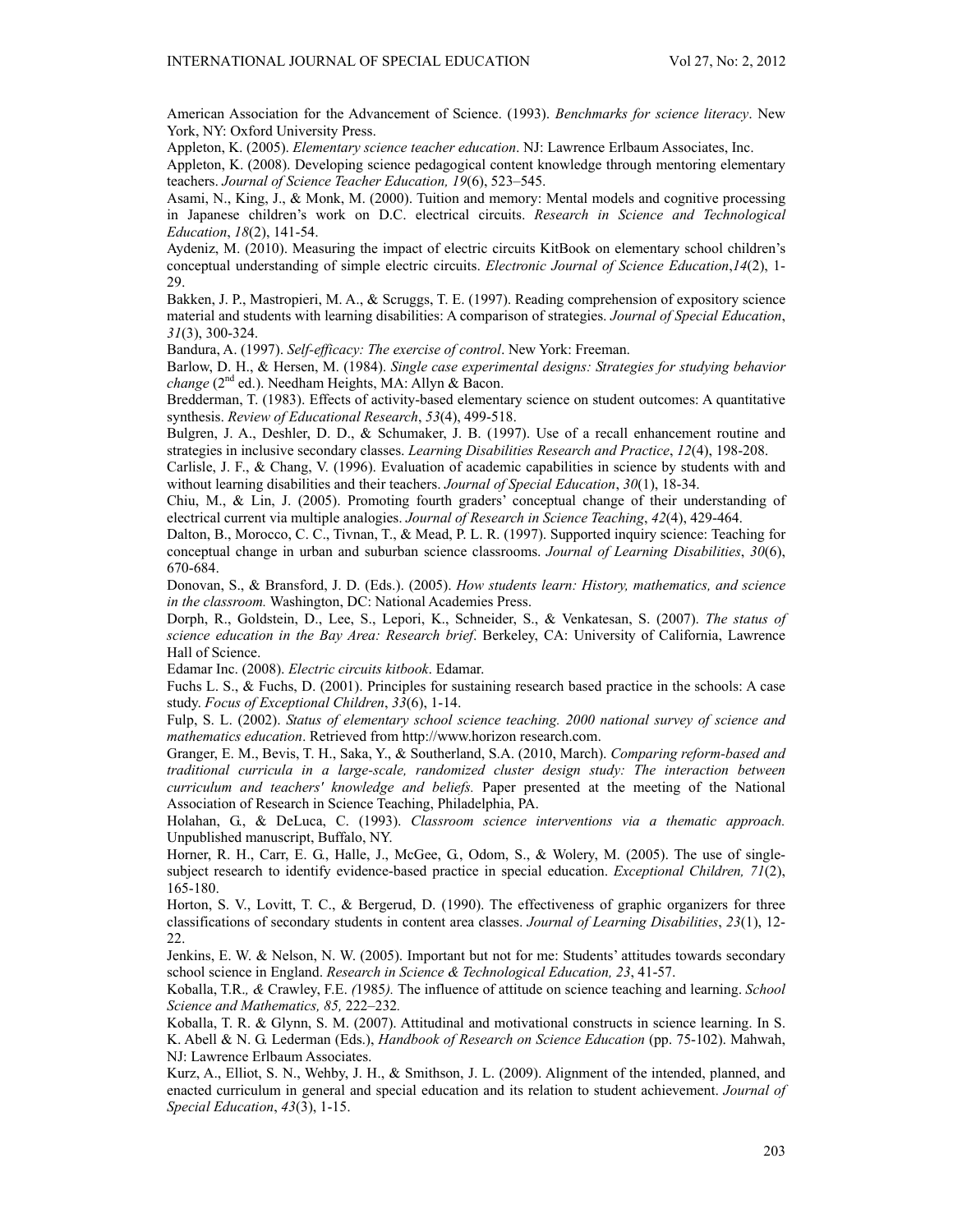Lenz, B. K., Alley, G. R., & Schumaker, J. B. (1987). Activating the inactive learner: Advance organizers in the secondary content classroom. *Learning Disability Quarterly*, *10*, 53-67.

Maheady, L., Michielli-Pendl, J., Mallette, B., & Harper, G. F. (2002). A collaborative research project to improve the academic performance of a diverse sixth grade science class. *Teacher Education and Special Education*, *25*(1), 55-70.

Mastropieri, M. A., & Scruggs, T. E. (1992). Science for students with disabilities. *Review of Educational Research*, *62*, 377-411.

Mastropieri, M. A., & Scruggs, T. E. (1993*). A practical guide for teaching science to students with special needs in inclusive settings*. Austin, TX: ProEd.

Mastropieri, M. A., & Scruggs, T. E. (1994). Text versus hands-on science curriculum: Implications for students with disabilities. *Remedial and Special Education*, *15*, 72-85.

Mastropieri, M. A., & Scruggs, T. E. (1997). How effective is inquiry learning for students with mild disabilities? *Journal of Special Education*, *31*, 199-211.

Mastropieri, M. A., Scruggs, T. E., & Levin, J. R. (1985). Mnemonic strategy instruction with learning disabled adolescents. *Journal of Learning Disabilities*, *18*(2), 94-100.

Mastropieri, M. A., Scruggs, T. E., & Magnusen, M. (1999). Activities-oriented science instruction for students with disabilities. *Learning Disability Quarterly*, *22*, 240-249.

Miller, M. (1999). *The opportunities and challenges of guided inquiry science for students with special needs* (Unpublished doctoral dissertation). University of Michigan, Ann Arbor.

Moore, R. W., & Foy, R. L. H. (1997). The scientific attitude inventory: A revision (SAI II). *Journal of Research in Science Teaching, 34*(4), 327-336*.*

National Research Council. (1996). *Introducing the National Science Education Standards*. Washington, DC: The National Academy of Sciences. Retrieved from http://www.nap/edu/readingroom/books/intronses/

National Research Council. *(*2000*). Inquiry and the national science education standards: A guide for teaching and learning.* Washington, DC*:* National Academies Press*.*

National Research Council.*(*2005*). Systems for state science assessment.* Washington, DC*:* National Academies Press*.*

Ormsbee, C. K., & Finson, K. D. (2000). Modifying science activities and materials to enhance instruction for students with learning and behavioral problems. *Intervention in School and Clinic*, *36*(1), 10-21.

Osborne, J., & Collins, S. (2001). Pupils' views of the role and value of the science curriculum: A focusgroup study. *International Journal of Science Education*, *23*(5), 441-467.

Roth, K., & Garnier, H. (2006). What science teaching looks like: An international perspective. *Educational Leadership. 64*(4), 16-23.

Schloss, P. J., Smith, M. A., & Schloss, C. A. (2001*). Instructional methods for secondary students with learning and behavior problems*. Boston, MA: Allyn & Bacon.

Scruggs, T. E., & Mastropieri, M. A. (1993). Current approaches to science education: Implications for mainstream instruction of students with disabilities. *Remedial and Special Education*, *14*, 15-24.

Scruggs, T. E., & Mastropieri, M. A. (2007). Science learning in special education: The case for constructed versus instructed learning. *Exceptionality*, *15*, 57-74.

Shmulsky, S. (2003). Social and emotional issues associated with learning disabilities. In L. C. Shea & S. W. Strothman (Eds.), *Understanding learning disabilities at the postsecondary level: A landmark college guide* (pp. 63-76). Putney, VT: Landmark College.

Steele, M. M. (2005). Teaching students with learning disabilities: Constructivism or behaviorism? *Current Issues in Education*,*8*(10). Retrieved from http://cie.ed.asu.edu/volume8/number10/

Thurlow, M., Moen, R., & Altman, J. (2006). *Annual performance reports: 2003-2004 state assessment data*. Minneapolis, MN: University of Minnesota, National Center on Educational Outcomes.

U.S. Department of Education (2002). *No child left behind: A desktop reference*. Washington, DC: U.S. Department of Education.

Wandersee, J. H., Mintzes, J. J, & Novak. J. D. (1994). Learning: Research on alternative conceptions*.*  In D. Gabel (Ed.) *Handbook of Research in Science Teaching and Learning* (pp. 177-210)**.** *National Science Teachers Association: MacMillan Publishing Company.*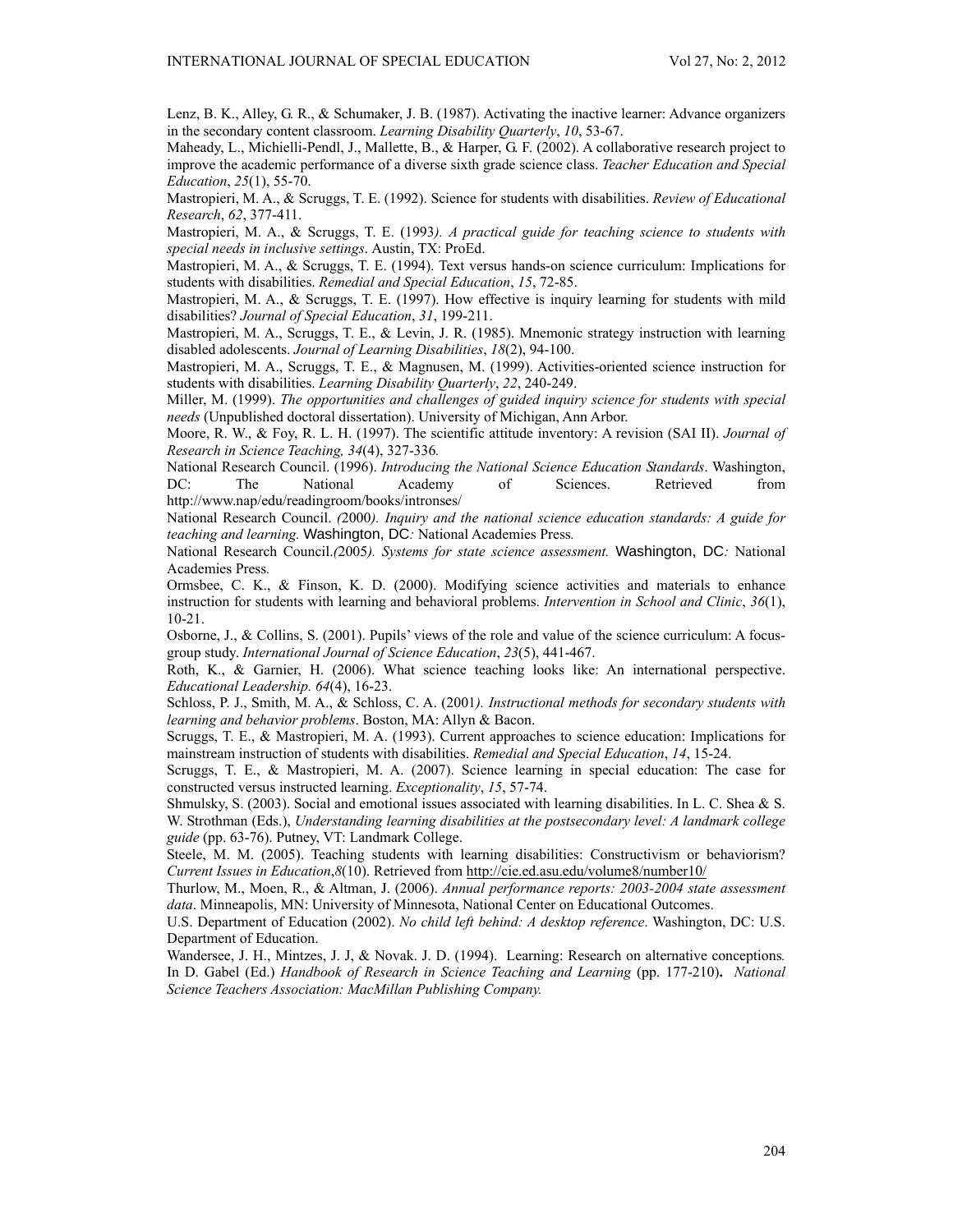| Skills                                       | Conceptual Problems                                                                                                                                                     | <b>Application Problems</b>                                                                                                                                                                           |
|----------------------------------------------|-------------------------------------------------------------------------------------------------------------------------------------------------------------------------|-------------------------------------------------------------------------------------------------------------------------------------------------------------------------------------------------------|
| Simple circuits                              | Look carefully at the following diagram<br>representing a series circuit. What happens<br>when you open or close the circuit?                                           | The<br>following<br>two circuits use<br>the same battery.<br>The<br>lamp<br>in<br>which circuit will<br>be brighter, A or<br>$B$ ?<br>a.<br>A<br>$\mathbf{b}$ .<br>B<br>A<br><b>Electric Circuits</b> |
|                                              |                                                                                                                                                                         | B                                                                                                                                                                                                     |
| Conductors<br>and<br>insulators              | Measure of the opposition to the flow of<br>free electrons in an electric circuit is known<br>as:<br>Current<br>a.<br>Resistance<br>b.<br>Conductance<br>$\mathbf{c}$ . | Which one of the following pairs are<br>insulators<br>Copper and iron<br>a.<br>Gold and ceramic<br>$b_{-}$<br>Plastic and wood<br>$\mathbf{c}$ .<br>Steel and mercury<br>d.                           |
| Appendix A (continued)<br>Quiz Item Examples |                                                                                                                                                                         |                                                                                                                                                                                                       |
| Parallel circuits                            | What is a parallel circuit?                                                                                                                                             | In the following circuit, which bulbs will                                                                                                                                                            |
|                                              | An electric current having more<br>a.                                                                                                                                   | light if only switches A, B, D and F are                                                                                                                                                              |
|                                              | than one path along which electric                                                                                                                                      | closed?                                                                                                                                                                                               |
|                                              | current can flow.                                                                                                                                                       | 3, 4, 5<br>a.                                                                                                                                                                                         |
|                                              | An electric current having more<br>b.                                                                                                                                   | 1, 2, 6<br>b.                                                                                                                                                                                         |
|                                              | than one path along which electric<br>current can't flow.                                                                                                               | 6 and 2 only<br>c.<br>d.<br>1, 2, 3, 5, 6                                                                                                                                                             |

# **Appendix A. Quiz Item Examples**